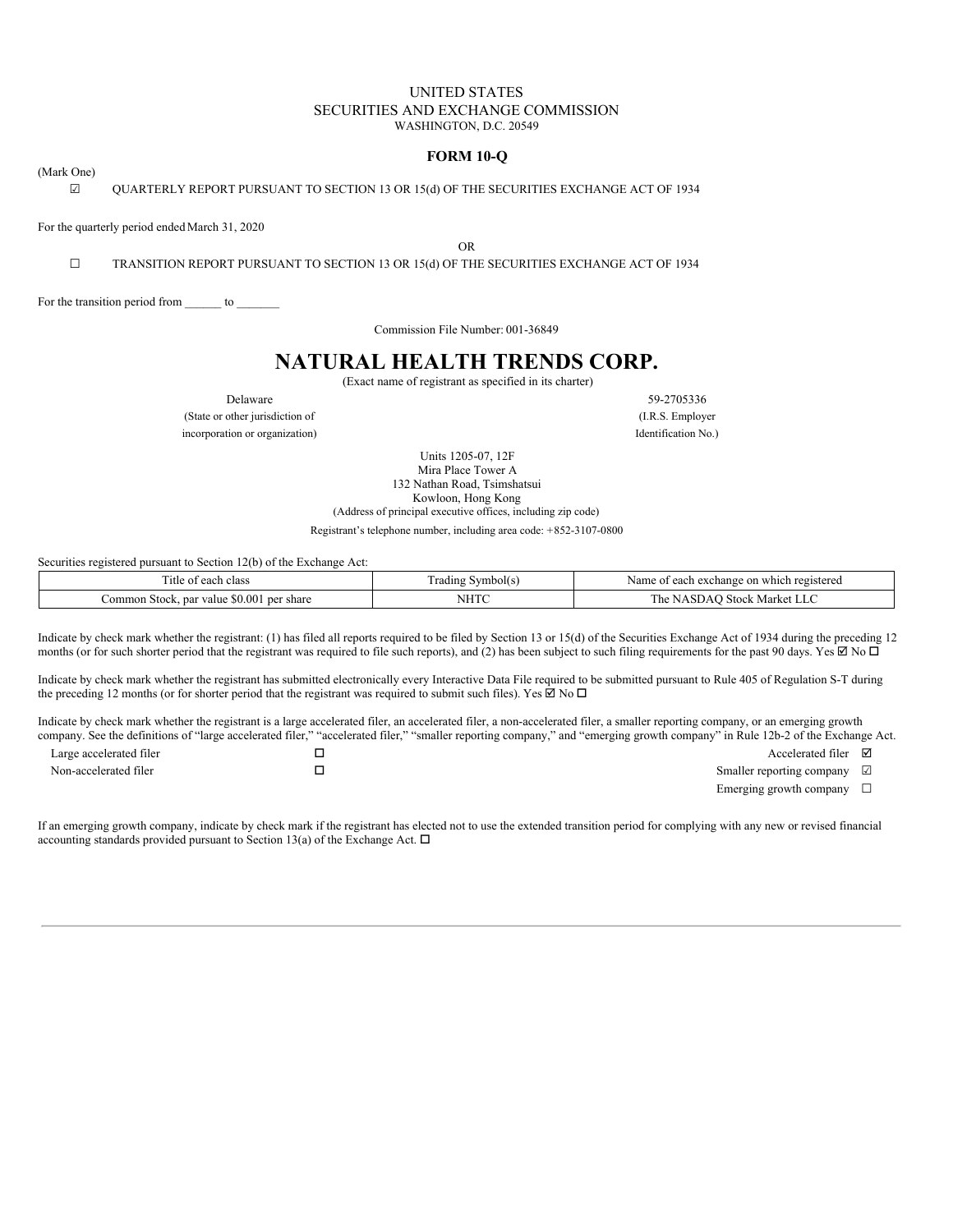Indicate by check mark whether the registrant is a shell company (as defined in Rule 12b-2 of the Act). Yes $\Box$  No  $\Box$ 

At May 1, 2020, the number of shares outstanding of the registrant's common stock was11,422,539 shares.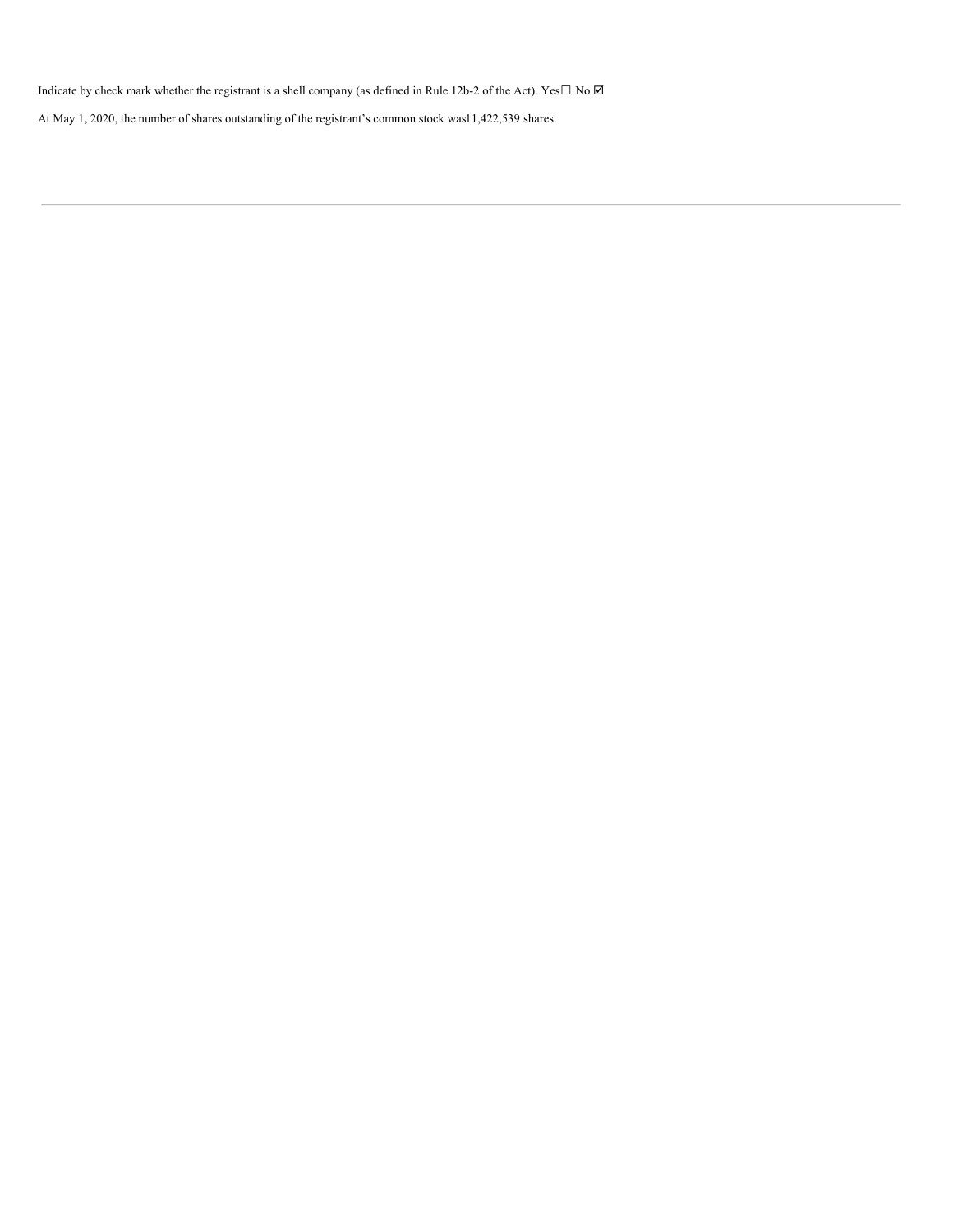# **NATURAL HEALTH TRENDS CORP. Quarterly Report on Form 10-Q March 31, 2020**

# **INDEX**

|                   |                                                                                       | Page            |
|-------------------|---------------------------------------------------------------------------------------|-----------------|
|                   | <b>PART I - FINANCIAL INFORMATION</b>                                                 |                 |
| Item $1$ .        | <b>Financial Statements</b>                                                           |                 |
| Item 2.           | Management's Discussion and Analysis of Financial Condition and Results of Operations | 16              |
| Item 3.           | Quantitative and Qualitative Disclosures About Market Risk                            | 23              |
| Item 4.           | <b>Controls and Procedures</b>                                                        | 24              |
|                   |                                                                                       |                 |
|                   | PART II - OTHER INFORMATION                                                           |                 |
| Item $1$ .        | <b>Legal Proceedings</b>                                                              | $\overline{25}$ |
| Item 1A.          | <b>Risk Factors</b>                                                                   | $\overline{25}$ |
| Item 2.           | Unregistered Sales of Equity Securities and Use of Proceeds                           | 25              |
| Item 3.           | <b>Defaults Upon Senior Securities</b>                                                | 25              |
| Item 4.           | <b>Mine Safety Disclosures</b>                                                        | 25              |
| Item 5.           | Other Information                                                                     | 25              |
| Item 6.           | <b>Exhibits</b>                                                                       | 25              |
|                   |                                                                                       |                 |
| <b>Signatures</b> |                                                                                       | 26              |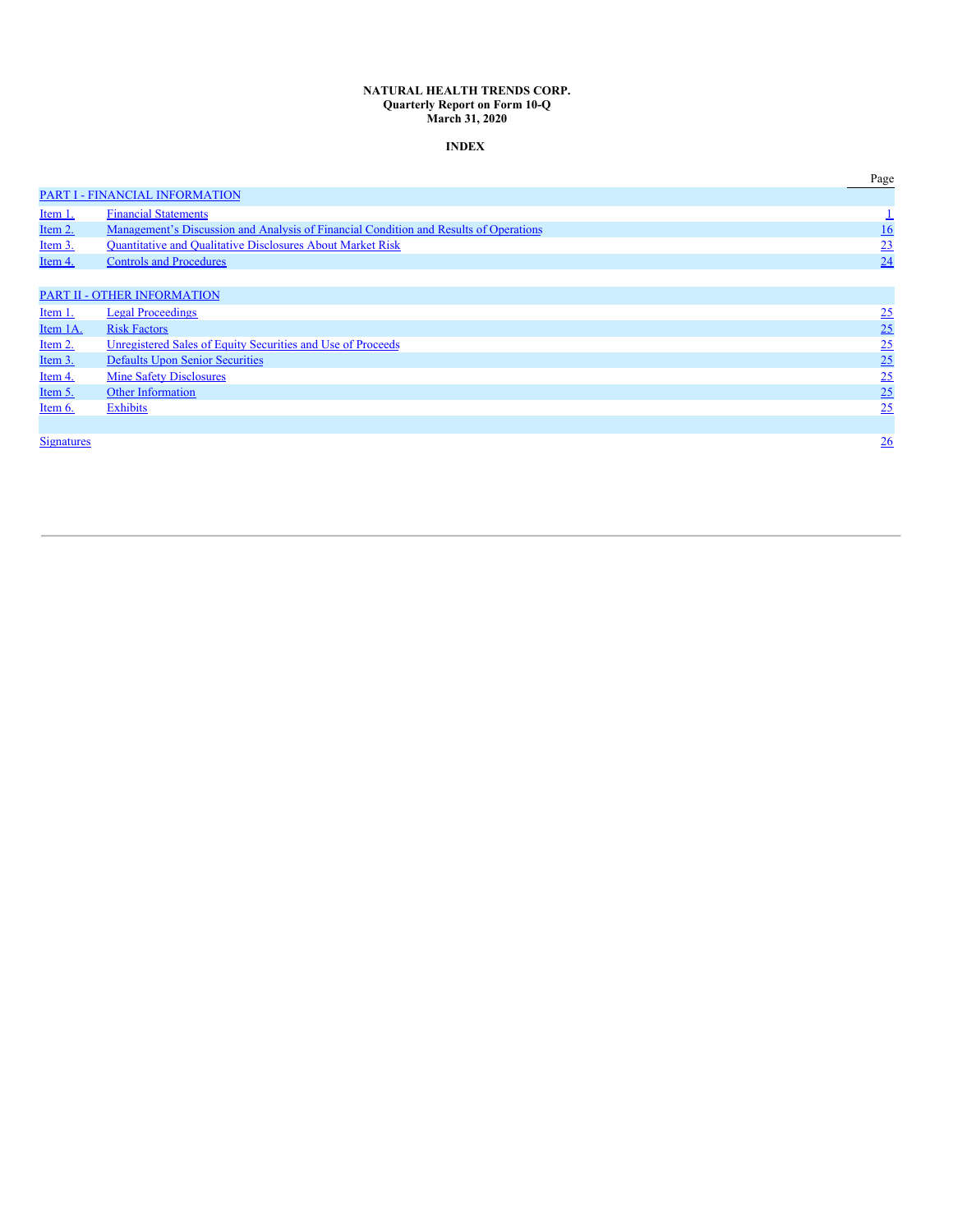## **FORWARD-LOOKING STATEMENTS**

This Quarterly Report on Form 10-Q, in particular "Item 2. Management's Discussion and Analysis of Financial Condition and Results of Operations," includes "forward-looking statements" within the meaning of Section 21E of the Securities Exchange Act of 1934, as amended (the "Exchange Act"). When used in this report, the words or phrases "will likely result," "expect," "intend," "will continue," "anticipate," "estimate," "project," "believe" and similar expressions are intended to identify "forwardlooking statements" within the meaning of the Exchange Act. These statements represent our expectations or beliefs concerning, among other things, future revenue, earnings, growth strategies, new products and initiatives, future operations and operating results, and future business and market opportunities.

Forward-looking statements in this report speak only as of the date hereof, and forward-looking statements in documents incorporated by reference speak only as of the date of those documents. We undertake no obligation to publicly update or revise any forward-looking statement, whether as a result of new information, future events or otherwise, except as required by law. We caution and advise readers that these statements are based on certain assumptions that may not be realized and involve risks and uncertainties that could cause actual results to differ materially from the expectations and beliefs contained herein.

For a summary of certain risks related to our business, see "Part I, Item 1A. Risk Factors" in our most recent Annual Report on Form 10-K, which includes the following:

- We could be adversely affected by management changes or an inability to attract and retain key management, directors and consultants;
- Because our Hong Kong operations account for a substantial portion of our overall business, and substantially all of our Hong Kong business is derived from the sale of products to members in China, any material adverse change in our business relating to either Hong Kong or China would likely have a material adverse impact on our overall business;
- Our Hong Kong operations are being adversely affected by recent political and social developments in Hong Kong, and the negative impact on our operations and financial performance could continue or intensify;
- Our operations in China are subject to compliance with a myriad of applicable laws and regulations, and any actual or alleged violations of those laws or government actions otherwise directed at us could have a material adverse impact on our business and the value of our company;
- Our recent loss of a significant number of members is adversely affecting our business, and if we cannot stabilize or increase the number of members our business could be further negatively impacted;
- Epidemics, such as the 2020 coronavirus outbreak, or natural disasters, terrorist attacks or acts of war may seriously harm our business;
- We experienced negative operating cash flows during the year ended December 31, 2019, and if this trend continues it could have a material adverse effect on our business and our stock price;
- We are currently involved in, and may in the future face, lawsuits, claims, and governmental proceedings and inquiries that could harm our business;
- Although virtually all of our members are independent contractors, improper member actions that violate laws or regulations could harm our business;
- Direct-selling laws and regulations may prohibit or severely restrict our direct sales efforts and cause our revenue and profitability to decline, and regulators could adopt new regulations that harm our business;
- The high level of competition in our industry could adversely affect our business;
- Challenges by third parties to the legality of our business operations could harm our business;
- An increase in the amount of compensation paid to members would reduce profitability;
- Currency exchange rate fluctuations could lower our revenue and net income;
- Changes in tax or duty laws, and unanticipated tax or duty liabilities, could adversely affect our net income;
- Transfer pricing regulations affect our business and results of operations;
- Our products and related activities are subject to extensive government regulation, which could delay, limit or prevent the sale of some of our products in some markets;
- Failure of new products to gain member and market acceptance could harm our business:
- New regulations governing the marketing and sale of nutritional supplements could harm our business;
- Regulations governing the production and marketing of our personal care products could harm our business;
- If we are found not to be in compliance with good manufacturing practices our operations could be harmed;
- Failure to comply with domestic and foreign laws and regulations governing product claims and advertising could harm our business;
- Adverse publicity associated with our products, ingredients or network marketing program, or those of similar companies, could harm our financial condition and operating results;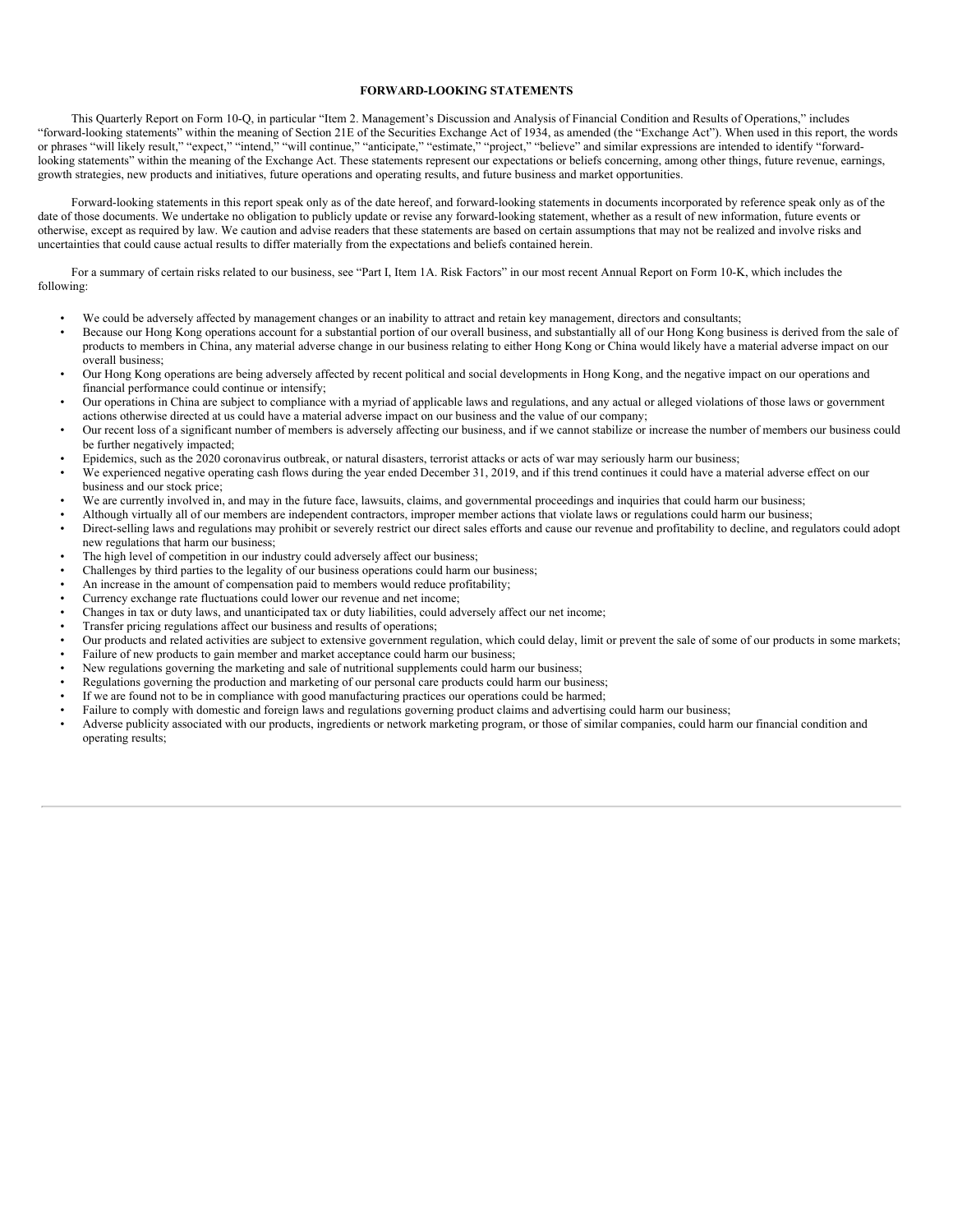- We are subject to risks relating to product concentration and lack of revenue diversification;
- We rely on a limited number of independent third parties to manufacture and supply our products;
- Growth may be impeded by the political and economic risks of entering and operating in foreign markets;
- We are subject to anti-bribery laws, including the U.S. Foreign Corrupt Practices Act;
- Recently enacted tariffs, other potential changes to tariff and import/export regulations, and ongoing trade disputes between the United States and other jurisdictions, particularly China, may have a negative effect on global economic conditions and our business, financial results and financial condition;
- We may be held responsible for certain taxes or assessments relating to the activities of our members and service providers, which could harm our financial condition and operating results;
- We may be unable to protect or use our intellectual property rights;
- We do not have a comprehensive product liability insurance program and product liability claims could hurt our business;
- Failure to maintain effective internal controls in accordance with the Sarbanes-Oxley Act of 2002 could negatively impact our business and the market price of our stock; We rely on and are subject to risks associated with our reliance upon information technology systems;
- System disruptions or failures, cybersecurity risks, and compromises of data could harm our business;
- Our systems, software and data reside on third-party servers, exposing us to risks that disruption or intrusion of those servers could temporarily or permanently interrupt our access and damage our business;
- Disappointing quarterly revenue or operating results could cause the price of our common stock to fall;
- Our common stock is particularly subject to volatility because of the industry and markets in which we operate;
- Our common stock continues to experience wide fluctuations in trading volumes and prices. This may make it more difficult for holders of our common stock to sell shares when they want and at prices they find attractive; and
- Future sales by us or our existing stockholders could depress the market price of our common stock.

<span id="page-4-0"></span>Additional factors that could cause actual results to differ materially from our forward-looking statements are set forth in this report, including under the headings "Risk Factors" and "Management's Discussion and Analysis of Financial Condition and Results of Operations," and in our financial statements and the related notes.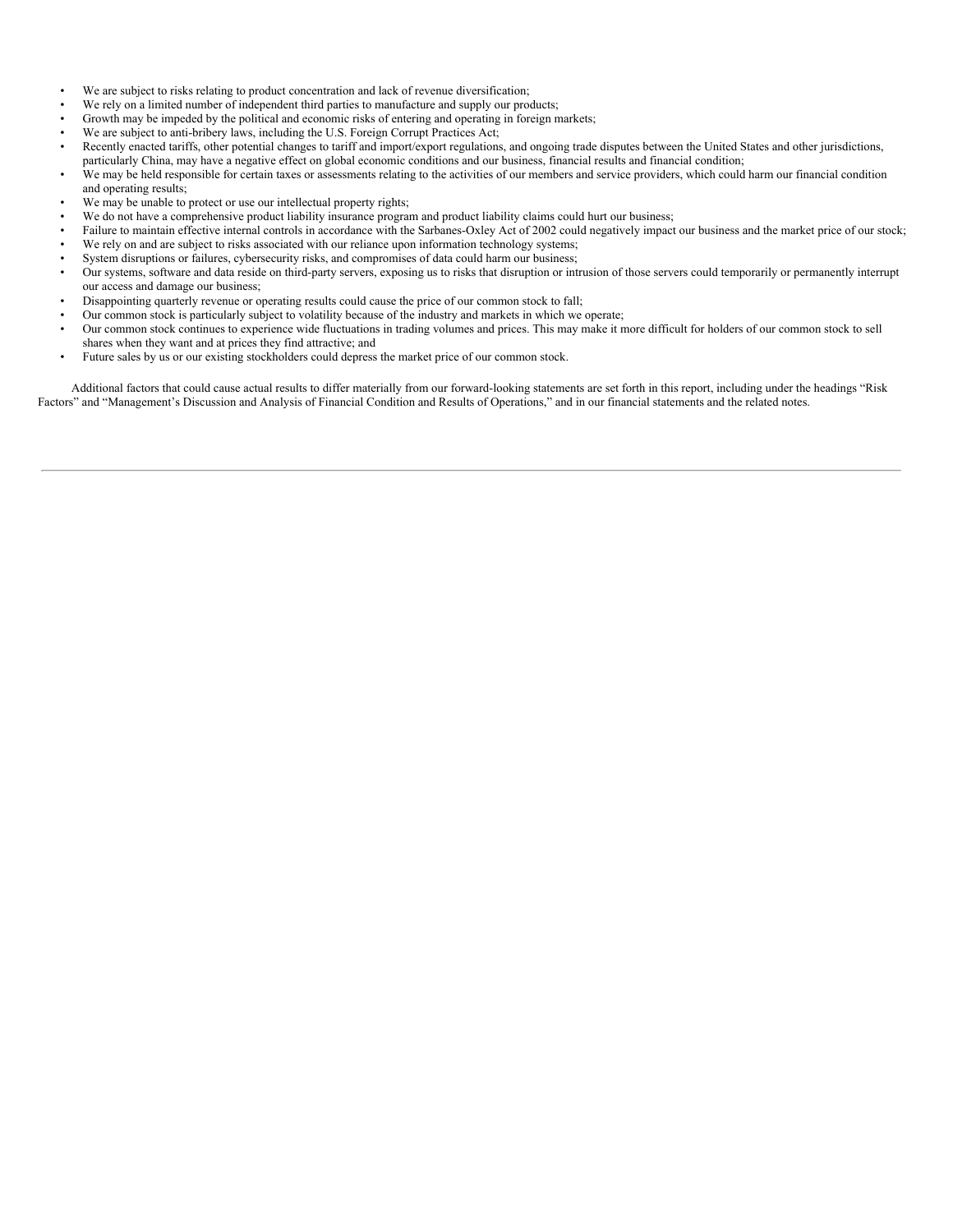# **PART I - FINANCIAL INFORMATION**

## **NATURAL HEALTH TRENDS CORP. CONSOLIDATED BALANCE SHEETS (In thousands, except share data)**

<span id="page-5-0"></span>

|                                                                                                                                    | March 31, 2020 |             |              |          |  |  |
|------------------------------------------------------------------------------------------------------------------------------------|----------------|-------------|--------------|----------|--|--|
|                                                                                                                                    |                | (Unaudited) |              |          |  |  |
| <b>ASSETS</b>                                                                                                                      |                |             |              |          |  |  |
| Current assets:                                                                                                                    |                |             |              |          |  |  |
| Cash and cash equivalents                                                                                                          | $\mathbb S$    | 95,393      | $\mathbb S$  | 96,035   |  |  |
| Inventories                                                                                                                        |                | 5,406       |              | 6,404    |  |  |
| Other current assets                                                                                                               |                | 6,922       |              | 5,936    |  |  |
| Total current assets                                                                                                               |                | 107,721     |              | 108,375  |  |  |
| Property and equipment, net                                                                                                        |                | 649         |              | 735      |  |  |
| Operating lease right-of-use assets                                                                                                |                | 2,878       |              | 3,135    |  |  |
| Restricted cash                                                                                                                    |                | 505         |              | 3,390    |  |  |
| Deferred tax asset                                                                                                                 |                | 1,162       |              | 2,039    |  |  |
| Other assets                                                                                                                       |                | 754         |              | 823      |  |  |
| <b>Total</b> assets                                                                                                                | ${\mathbb S}$  | 113,669     | \$           | 118,497  |  |  |
| LIABILITIES AND STOCKHOLDERS' EQUITY                                                                                               |                |             |              |          |  |  |
| Current liabilities:                                                                                                               |                |             |              |          |  |  |
| Accounts payable                                                                                                                   | $\mathbb{S}$   | 848         | $\mathbb{S}$ | 680      |  |  |
| Accrued commissions                                                                                                                |                | 2,341       |              | 2,931    |  |  |
| Other accrued expenses                                                                                                             |                | 1,971       |              | 2,387    |  |  |
| Deferred revenue                                                                                                                   |                | 3,994       |              | 4,506    |  |  |
| Amounts held in eWallets                                                                                                           |                | 12,823      |              | 12,938   |  |  |
| Operating lease liabilities                                                                                                        |                | 1,549       |              | 1,655    |  |  |
| Other current liabilities                                                                                                          |                | 1,275       |              | 1,205    |  |  |
| Total current liabilities                                                                                                          |                | 24,801      |              | 26,302   |  |  |
| Income taxes payable                                                                                                               |                | 15,365      |              | 15,365   |  |  |
| Deferred tax liability                                                                                                             |                | 203         |              | 202      |  |  |
| Operating lease liabilities                                                                                                        |                | 1,403       |              | 1,564    |  |  |
| <b>Total liabilities</b>                                                                                                           |                | 41,772      |              | 43,433   |  |  |
| Commitments and contingencies (Note 8)                                                                                             |                |             |              |          |  |  |
| Stockholders' equity:                                                                                                              |                |             |              |          |  |  |
| Preferred stock, \$0.001 par value; 5,000,000 shares authorized; no shares issued and outstanding                                  |                |             |              |          |  |  |
| Common stock, \$0.001 par value; 50,000,000 shares authorized; 12,979,414 shares issued at March 31, 2020<br>and December 31, 2019 |                | 13          |              | 13       |  |  |
| Additional paid-in capital                                                                                                         |                | 86,102      |              | 86,102   |  |  |
| Retained earnings                                                                                                                  |                | 13,259      |              | 16,117   |  |  |
| Accumulated other comprehensive loss                                                                                               |                | (1,573)     |              | (1,264)  |  |  |
| Treasury stock, at cost; 1,556,875 shares at March 31, 2020 and December 31, 2019                                                  |                | (25,904)    |              | (25,904) |  |  |
| Total stockholders' equity                                                                                                         |                | 71,897      |              | 75,064   |  |  |
| Total liabilities and stockholders' equity                                                                                         | S              | 113,669     | \$           | 118,497  |  |  |

See accompanying notes to consolidated financial statements.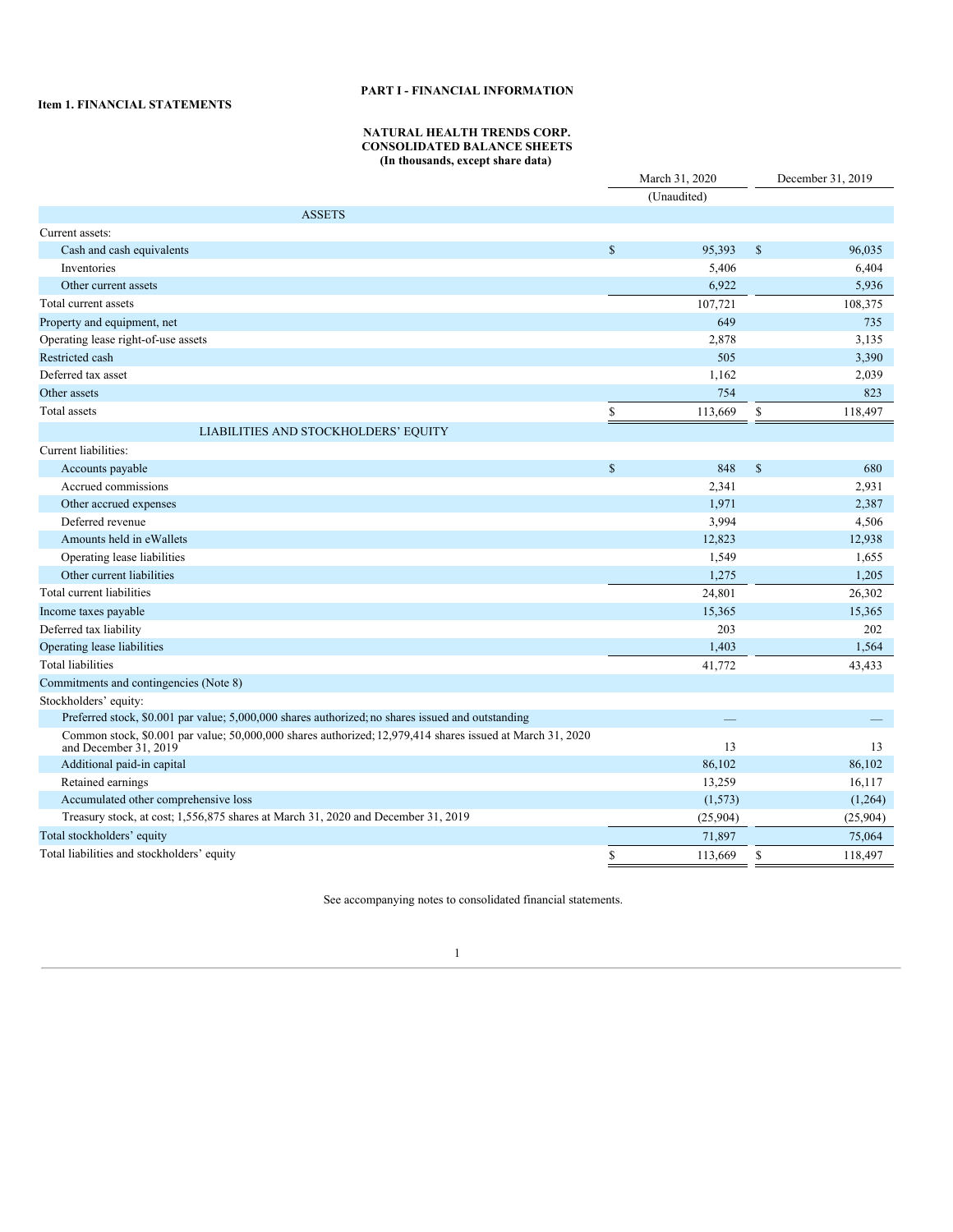### **NATURAL HEALTH TRENDS CORP. CONSOLIDATED STATEMENTS OF OPERATIONS (UNAUDITED) (In thousands, except per share data)**

|                                                                | Three Months Ended March 31, |          |              |         |  |  |  |
|----------------------------------------------------------------|------------------------------|----------|--------------|---------|--|--|--|
|                                                                |                              | 2020     |              | 2019    |  |  |  |
| Net sales                                                      | \$                           | 14,948   | <sup>S</sup> | 19,328  |  |  |  |
| Cost of sales                                                  |                              | 4,514    |              | 5,224   |  |  |  |
| Gross profit                                                   |                              | 10,434   |              | 14,104  |  |  |  |
| Operating expenses:                                            |                              |          |              |         |  |  |  |
| Commissions expense                                            |                              | 6,603    |              | 9,498   |  |  |  |
| Selling, general and administrative expenses                   |                              | 5,279    |              | 7,315   |  |  |  |
| Total operating expenses                                       |                              | 11,882   |              | 16,813  |  |  |  |
| Loss from operations                                           |                              | (1, 448) |              | (2,709) |  |  |  |
| Other income, net                                              |                              | 93       |              | 432     |  |  |  |
| Loss before income taxes                                       |                              | (1, 355) |              | (2,277) |  |  |  |
| Income tax benefit                                             |                              | (782)    |              | (354)   |  |  |  |
| Net loss                                                       |                              | (573)    |              | (1,923) |  |  |  |
|                                                                |                              |          |              |         |  |  |  |
| Net loss per common share – basic and diluted                  |                              | (0.05)   |              | (0.17)  |  |  |  |
| Weighted-average common shares outstanding – basic and diluted |                              | 10,483   |              | 11,333  |  |  |  |

See accompanying notes to consolidated financial statements.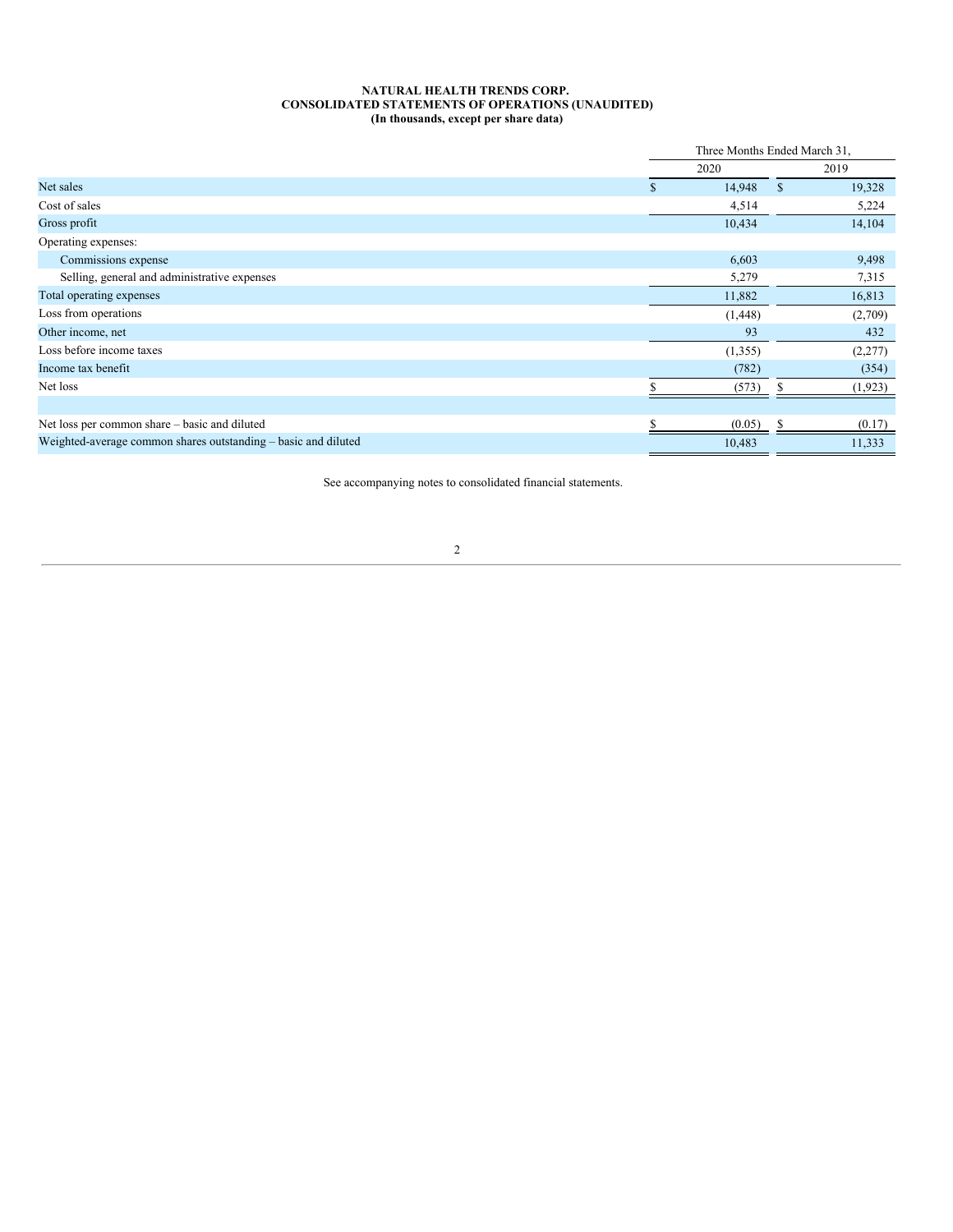#### **NATURAL HEALTH TRENDS CORP. CONSOLIDATED STATEMENTS OF COMPREHENSIVE LOSS (UNAUDITED) (In thousands)**

|                                                            |      | Three Months Ended March 31, |  |         |  |  |  |
|------------------------------------------------------------|------|------------------------------|--|---------|--|--|--|
|                                                            | 2020 |                              |  |         |  |  |  |
| Net loss                                                   |      | (573)                        |  | (1,923) |  |  |  |
| Other comprehensive income (loss), net of tax:             |      |                              |  |         |  |  |  |
| Foreign currency translation adjustment                    |      | (222)                        |  | 259     |  |  |  |
| Unrealized gains (losses) on available-for-sale securities |      | (87)                         |  |         |  |  |  |
| Comprehensive loss                                         |      | (882)                        |  | (1,647) |  |  |  |

See accompanying notes to consolidated financial statements.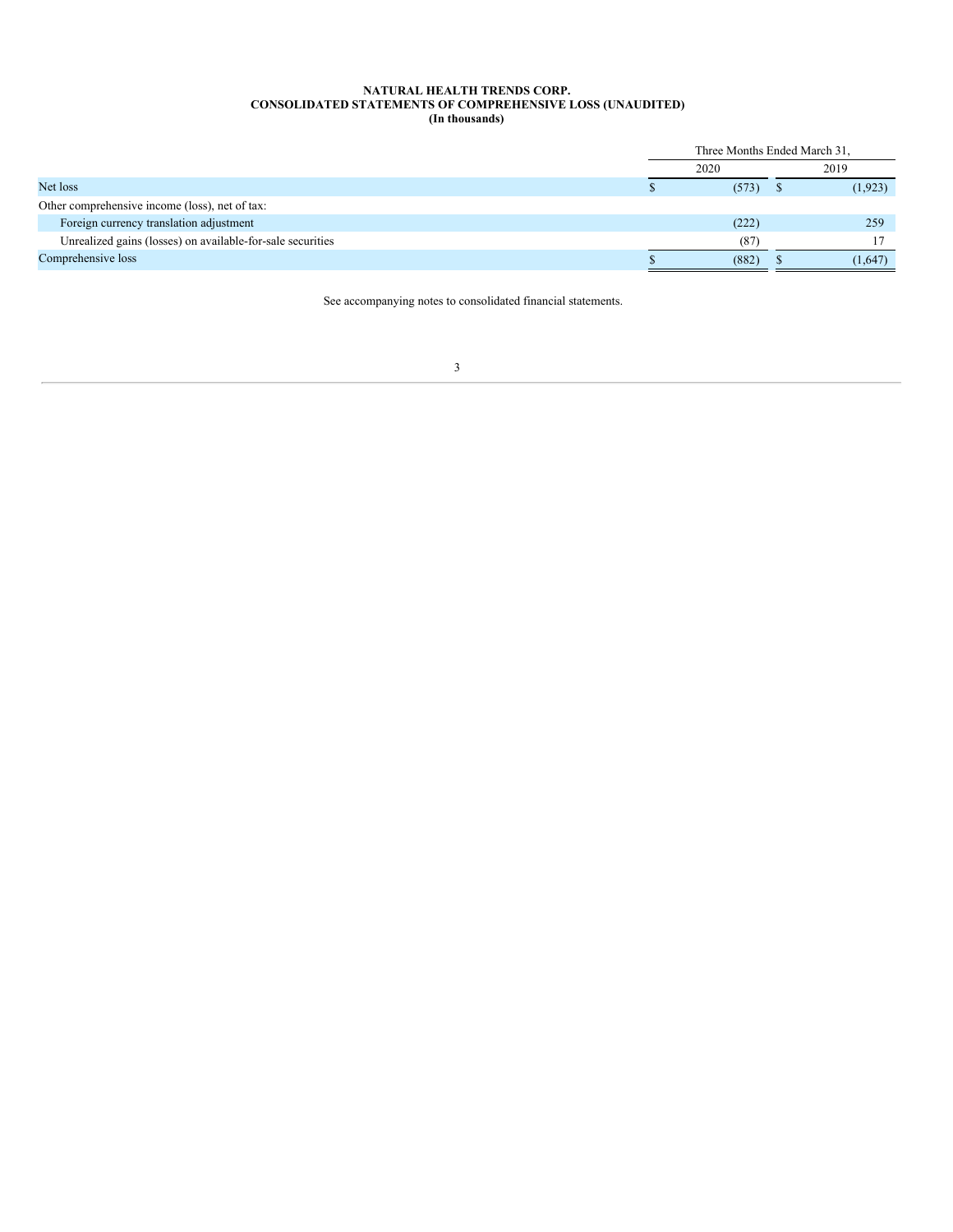# **NATURAL HEALTH TRENDS CORP. CONSOLIDATED STATEMENTS OF STOCKHOLDERS' EQUITY (UNAUDITED) (In Thousands, Except Share Data)**

# Three months ended March 31, 2020

|                                                       |               | Preferred Stock          | Common Stock  |  |        |                                  |    |                      | Accumulated                    | <b>Treasury Stock</b> |  |                   |  |           |
|-------------------------------------------------------|---------------|--------------------------|---------------|--|--------|----------------------------------|----|----------------------|--------------------------------|-----------------------|--|-------------------|--|-----------|
|                                                       | <b>Shares</b> | Amount                   | <b>Shares</b> |  | Amount | Additional<br>Paid-In<br>Capital |    | Retained<br>Earnings | Other<br>Comprehensive<br>Loss | <b>Shares</b>         |  | Amount            |  | Total     |
| BALANCE, December 31, 2019                            |               | $\overline{\phantom{a}}$ | 12,979,414    |  | 13     | 86,102                           | ъ. | 16,117               | (1,264)                        | (1, 556, 875)         |  | (25,904)          |  | 75,064    |
| Net loss                                              |               |                          |               |  |        |                                  |    | (573)                |                                |                       |  |                   |  | (573)     |
| Dividends declared, \$0.20/share                      |               |                          |               |  |        | __                               |    | (2,285)              | __                             |                       |  | $\qquad \qquad -$ |  | (2, 285)  |
| Foreign currency translation adjustments              |               |                          |               |  |        |                                  |    |                      | (222)                          |                       |  |                   |  | (222)     |
| Unrealized losses on available-for-sale<br>securities |               |                          |               |  |        |                                  |    |                      | (87)                           |                       |  |                   |  | (87)      |
| BALANCE, March 31, 2020                               |               |                          | 12,979,414    |  | 13     | \$ 86,102                        |    | 13.259               | (1,573)                        | (1, 556, 875)         |  | (25,904)          |  | \$ 71,897 |
|                                                       |               |                          |               |  |        |                                  |    |                      |                                |                       |  |                   |  |           |

# Three months ended March 31, 2019

|                                                      | Preferred Stock |                          | Common Stock  |          |                                  |    |                      |  | Accumulated | <b>Treasury Stock</b> |  |          |  |          |  |  |  |  |  |  |  |  |  |  |  |  |  |  |  |  |  |  |  |  |  |  |  |  |  |  |  |  |  |  |  |  |  |  |  |  |  |  |  |  |  |  |  |  |  |  |  |  |  |  |  |  |  |  |  |  |  |  |  |  |  |  |                                |               |  |        |  |       |
|------------------------------------------------------|-----------------|--------------------------|---------------|----------|----------------------------------|----|----------------------|--|-------------|-----------------------|--|----------|--|----------|--|--|--|--|--|--|--|--|--|--|--|--|--|--|--|--|--|--|--|--|--|--|--|--|--|--|--|--|--|--|--|--|--|--|--|--|--|--|--|--|--|--|--|--|--|--|--|--|--|--|--|--|--|--|--|--|--|--|--|--|--|--|--------------------------------|---------------|--|--------|--|-------|
|                                                      | <b>Shares</b>   | Amount                   | <b>Shares</b> | Amount   | Additional<br>Paid-In<br>Capital |    | Retained<br>Earnings |  |             |                       |  |          |  |          |  |  |  |  |  |  |  |  |  |  |  |  |  |  |  |  |  |  |  |  |  |  |  |  |  |  |  |  |  |  |  |  |  |  |  |  |  |  |  |  |  |  |  |  |  |  |  |  |  |  |  |  |  |  |  |  |  |  |  |  |  |  | Other<br>Comprehensive<br>Loss | <b>Shares</b> |  | Amount |  | Total |
| BALANCE, December 31, 2018                           |                 | __                       | 12,979,414    | 13       | 86,415<br>ъ                      |    | 44,431               |  | (1,250)     | (1,603,322)           |  | (39,748) |  | 89,861   |  |  |  |  |  |  |  |  |  |  |  |  |  |  |  |  |  |  |  |  |  |  |  |  |  |  |  |  |  |  |  |  |  |  |  |  |  |  |  |  |  |  |  |  |  |  |  |  |  |  |  |  |  |  |  |  |  |  |  |  |  |  |                                |               |  |        |  |       |
| Net loss                                             |                 |                          |               |          |                                  |    | (1,923)              |  |             |                       |  | --       |  | (1, 923) |  |  |  |  |  |  |  |  |  |  |  |  |  |  |  |  |  |  |  |  |  |  |  |  |  |  |  |  |  |  |  |  |  |  |  |  |  |  |  |  |  |  |  |  |  |  |  |  |  |  |  |  |  |  |  |  |  |  |  |  |  |  |                                |               |  |        |  |       |
| Common stock issued                                  |                 |                          |               |          | (166)                            |    |                      |  |             | 22,603                |  | 543      |  | 377      |  |  |  |  |  |  |  |  |  |  |  |  |  |  |  |  |  |  |  |  |  |  |  |  |  |  |  |  |  |  |  |  |  |  |  |  |  |  |  |  |  |  |  |  |  |  |  |  |  |  |  |  |  |  |  |  |  |  |  |  |  |  |                                |               |  |        |  |       |
| Dividends declared, \$0.24/share                     |                 |                          |               |          | --                               |    | (2,736)              |  | --          |                       |  |          |  | (2,736)  |  |  |  |  |  |  |  |  |  |  |  |  |  |  |  |  |  |  |  |  |  |  |  |  |  |  |  |  |  |  |  |  |  |  |  |  |  |  |  |  |  |  |  |  |  |  |  |  |  |  |  |  |  |  |  |  |  |  |  |  |  |  |                                |               |  |        |  |       |
| Foreign currency translation adjustments             |                 |                          |               |          |                                  |    |                      |  | 259         |                       |  |          |  | 259      |  |  |  |  |  |  |  |  |  |  |  |  |  |  |  |  |  |  |  |  |  |  |  |  |  |  |  |  |  |  |  |  |  |  |  |  |  |  |  |  |  |  |  |  |  |  |  |  |  |  |  |  |  |  |  |  |  |  |  |  |  |  |                                |               |  |        |  |       |
| Unrealized gains on available-for-sale<br>securities |                 |                          |               |          |                                  |    |                      |  | 17          |                       |  |          |  | 17       |  |  |  |  |  |  |  |  |  |  |  |  |  |  |  |  |  |  |  |  |  |  |  |  |  |  |  |  |  |  |  |  |  |  |  |  |  |  |  |  |  |  |  |  |  |  |  |  |  |  |  |  |  |  |  |  |  |  |  |  |  |  |                                |               |  |        |  |       |
| BALANCE, March 31, 2019                              |                 | $\overline{\phantom{m}}$ | 12.979.414    | 13<br>S. | 86,249<br>\$.                    | S. | 39,772               |  | (974)       | (1,580,719)           |  | (39,205) |  | \$85,855 |  |  |  |  |  |  |  |  |  |  |  |  |  |  |  |  |  |  |  |  |  |  |  |  |  |  |  |  |  |  |  |  |  |  |  |  |  |  |  |  |  |  |  |  |  |  |  |  |  |  |  |  |  |  |  |  |  |  |  |  |  |  |                                |               |  |        |  |       |
|                                                      |                 |                          |               |          |                                  |    |                      |  |             |                       |  |          |  |          |  |  |  |  |  |  |  |  |  |  |  |  |  |  |  |  |  |  |  |  |  |  |  |  |  |  |  |  |  |  |  |  |  |  |  |  |  |  |  |  |  |  |  |  |  |  |  |  |  |  |  |  |  |  |  |  |  |  |  |  |  |  |                                |               |  |        |  |       |

See accompanying notes to consolidated financial statements.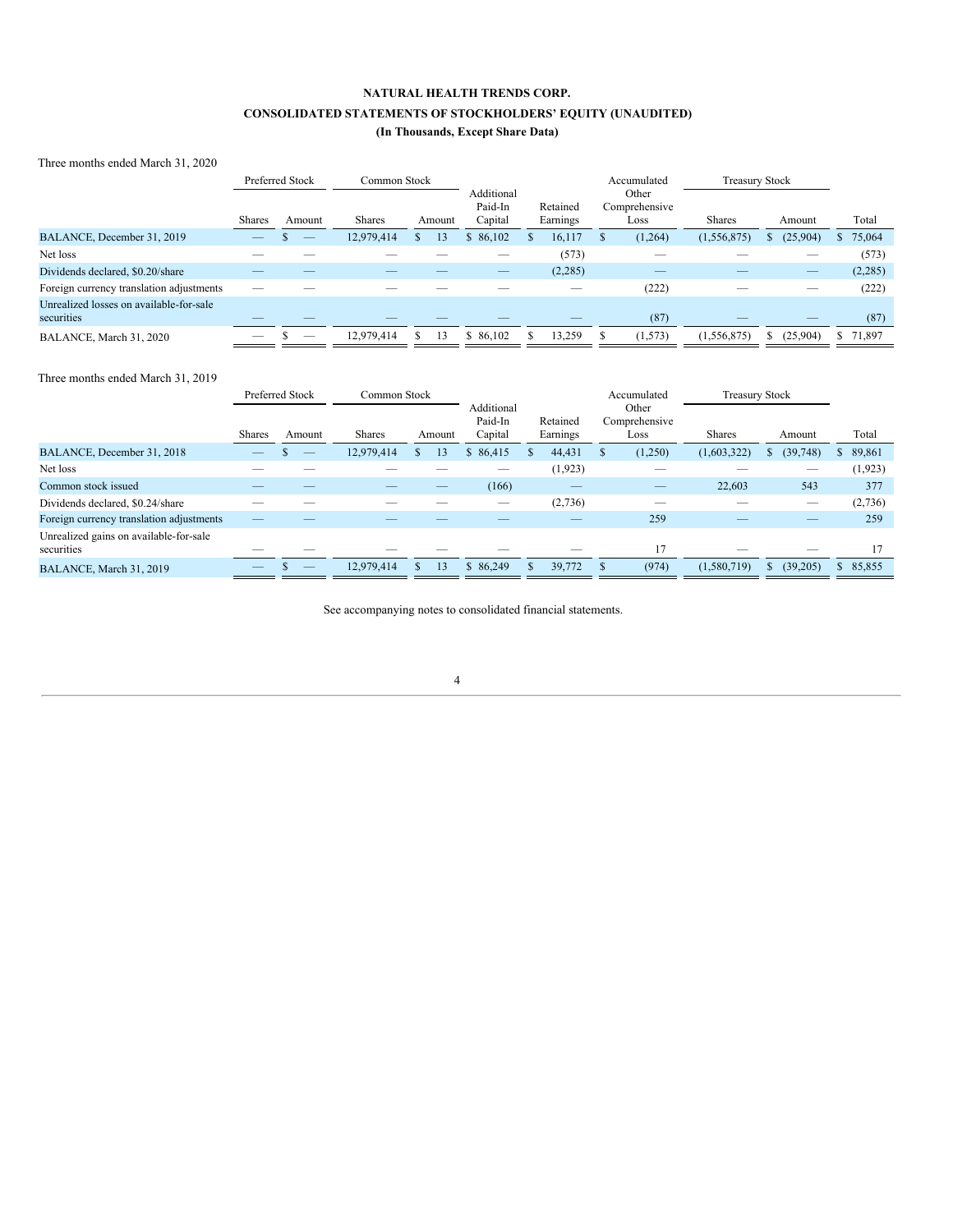#### **NATURAL HEALTH TRENDS CORP. CONSOLIDATED STATEMENTS OF CASH FLOWS (UNAUDITED) (In thousands)**

|                                                                             |              | Three Months Ended March 31, |              |          |  |  |  |
|-----------------------------------------------------------------------------|--------------|------------------------------|--------------|----------|--|--|--|
|                                                                             |              | 2020                         |              | 2019     |  |  |  |
| CASH FLOWS FROM OPERATING ACTIVITIES:                                       |              |                              |              |          |  |  |  |
| Net loss                                                                    | \$           | (573)                        | S            | (1,923)  |  |  |  |
| Adjustments to reconcile net loss to net cash used in operating activities: |              |                              |              |          |  |  |  |
| Depreciation and amortization                                               |              | 95                           |              | 93       |  |  |  |
| Noncash lease expense                                                       |              | 418                          |              | 447      |  |  |  |
| Deferred income taxes                                                       |              | 869                          |              |          |  |  |  |
| Changes in assets and liabilities:                                          |              |                              |              |          |  |  |  |
| Inventories                                                                 |              | 1.001                        |              | (192)    |  |  |  |
| Other current assets                                                        |              | (1,033)                      |              | (1, 159) |  |  |  |
| Other assets                                                                |              | 52                           |              | (2)      |  |  |  |
| Accounts payable                                                            |              | 168                          |              | (174)    |  |  |  |
| Accrued commissions                                                         |              | (528)                        |              | (3,575)  |  |  |  |
| Other accrued expenses                                                      |              | (398)                        |              | (795)    |  |  |  |
| Deferred revenue                                                            |              | (521)                        |              | (3,030)  |  |  |  |
| Amounts held in eWallets                                                    |              | (175)                        |              | (142)    |  |  |  |
| Operating lease liabilities                                                 |              | (440)                        |              | (499)    |  |  |  |
| Other current liabilities                                                   |              | 75                           |              | (241)    |  |  |  |
| Long-term incentive                                                         |              |                              |              | (158)    |  |  |  |
| Net cash used in operating activities                                       |              | (990)                        |              | (11,350) |  |  |  |
| CASH FLOWS FROM INVESTING ACTIVITIES:                                       |              |                              |              |          |  |  |  |
| Purchases of property and equipment                                         |              | (12)                         |              | (46)     |  |  |  |
| Net cash used in investing activities                                       |              | (12)                         |              | (46)     |  |  |  |
| CASH FLOWS FROM FINANCING ACTIVITIES:                                       |              |                              |              |          |  |  |  |
| Dividends paid                                                              |              | (2, 285)                     |              | (2,736)  |  |  |  |
| Net cash used in financing activities                                       |              | (2, 285)                     |              | (2,736)  |  |  |  |
| Effect of exchange rates on cash, cash equivalents and restricted cash      |              | (240)                        |              | 248      |  |  |  |
| Net decrease in cash, cash equivalents and restricted cash                  |              | (3,527)                      |              | (13,884) |  |  |  |
| CASH, CASH EQUIVALENTS AND RESTRICTED CASH, beginning of period             |              | 99,425                       |              | 135,651  |  |  |  |
| CASH, CASH EQUIVALENTS AND RESTRICTED CASH, end of period                   | <b>S</b>     | 95,898                       | $\mathbb{S}$ | 121,767  |  |  |  |
| SUPPLEMENTAL DISCLOSURES OF OTHER CASH FLOW INFORMATION:                    |              |                              |              |          |  |  |  |
| Issuance of treasury stock for employee awards, net                         | $\mathbb{S}$ |                              | $\mathbb{S}$ | 377      |  |  |  |
| Right-of-use assets obtained in exchange for operating lease liabilities    | S            | 194                          | $\mathbb{S}$ | 4.462    |  |  |  |

See accompanying notes to consolidated financial statements.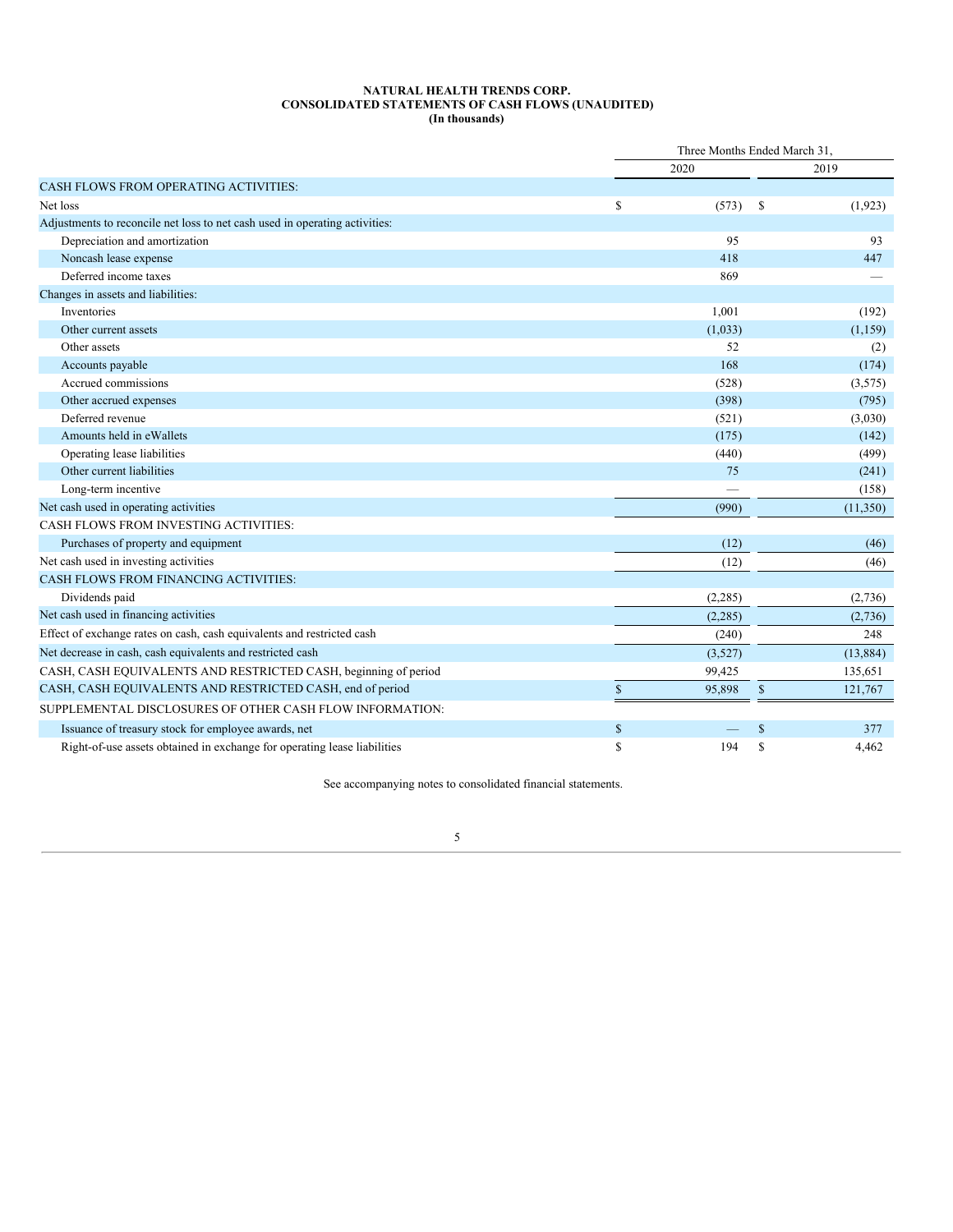### **NATURAL HEALTH TRENDS CORP. NOTES TO CONSOLIDATED FINANCIAL STATEMENTS (UNAUDITED)**

# **1. NATURE OF OPERATIONS, BASIS OF PRESENTATION AND CONSOLIDATION**

# *Nature of Operations*

Natural Health Trends Corp., a Delaware corporation (whether or not including its subsidiaries, the "Company"), is an international direct-selling and e-commerce company. Subsidiaries controlled by the Company sell personal care, wellness, and "quality of life" products under the "NHT Global" brand.

The Company's wholly-owned subsidiaries have an active physical presence in the following markets: the Americas, which consists of the United States, Canada, Cayman Islands, Mexico and Peru; Greater China, which consists of Hong Kong, Taiwan and China; Southeast Asia, which consists of Singapore, Malaysia, Thailand and Vietnam; South Korea; Japan; India; and Europe. The Company also operates in Russia and Kazakhstan through an engagement with a local service provider.

# *Basis of Presentation*

The unaudited interim consolidated financial statements have been prepared in accordance with accounting principles generally accepted in the United States of America for interim financial information and with the instructions to Form 10-Q and Rule 10-01 of Regulation S-X. As a result, certain information and footnote disclosures normally included in financial statements prepared in accordance with accounting principles generally accepted in the United States of America have been condensed or omitted. In the opinion of management, the accompanying unaudited interim consolidated financial statements contain all adjustments, consisting of normal recurring adjustments, considered necessary for a fair statement of the Company's financial information for the interim periods presented. The results of operations of any interim period are not necessarily indicative of the results of operations to be expected for the fiscal year. These consolidated financial statements should be read in conjunction with the consolidated financial statements and related notes included in the Company's 2019 Annual Report on Form 10-K filed with the United States Securities and Exchange Commission (SEC) on March 9, 2020.

# *Principles of Consolidation*

The consolidated financial statements include the accounts of the Company and all of its wholly-owned subsidiaries. All significant inter-company balances and transactions have been eliminated in consolidation.

#### *Restricted Cash*

In June 2015, the Company funded a bank deposit account in the amount of CNY20 million (\$2.9 million at December 31, 2019) in anticipation of submitting a direct selling license application in China. Such deposit is required by Chinese laws to establish a consumer protection fund. The Company received a refund of this deposit in March 2020 in connection with the withdrawal of its application.

#### *Net Loss Per Common Share*

In periods when losses are reported, the weighted-average number of common shares outstanding excludes common stock equivalents because their inclusion would be anti-dilutive. As such, non-vested restricted stock totaling940,476 and 57,894 shares were not included for the three months ended March 31, 2020 and 2019, respectively.

### *Recent Accounting Pronouncements*

In June 2016, the FASB issued ASU 2016-13, Financial Instruments - Credit Losses (Topic 326): Measurement of Credit Losses on Financial Instruments which introduced an expected credit loss model for the impairment of financial assets measured at amortized cost basis and added Topic 326 to the FASB ASC. In November 2019, the FASB issued ASU 2019-11, *Codification Improvements to Topic 326, Financial Instruments - Credit Losses*. The amendments to ASU 2019-11 clarify, correct and make improvements to Topic 326. ASU 2016-13 as well as the updates in ASU 2019-11 are effective for interim and annual periods beginning after December 15, 2022, and early adoption is permitted. The Company is currently evaluating the impact of this standard on its consolidated financial statements.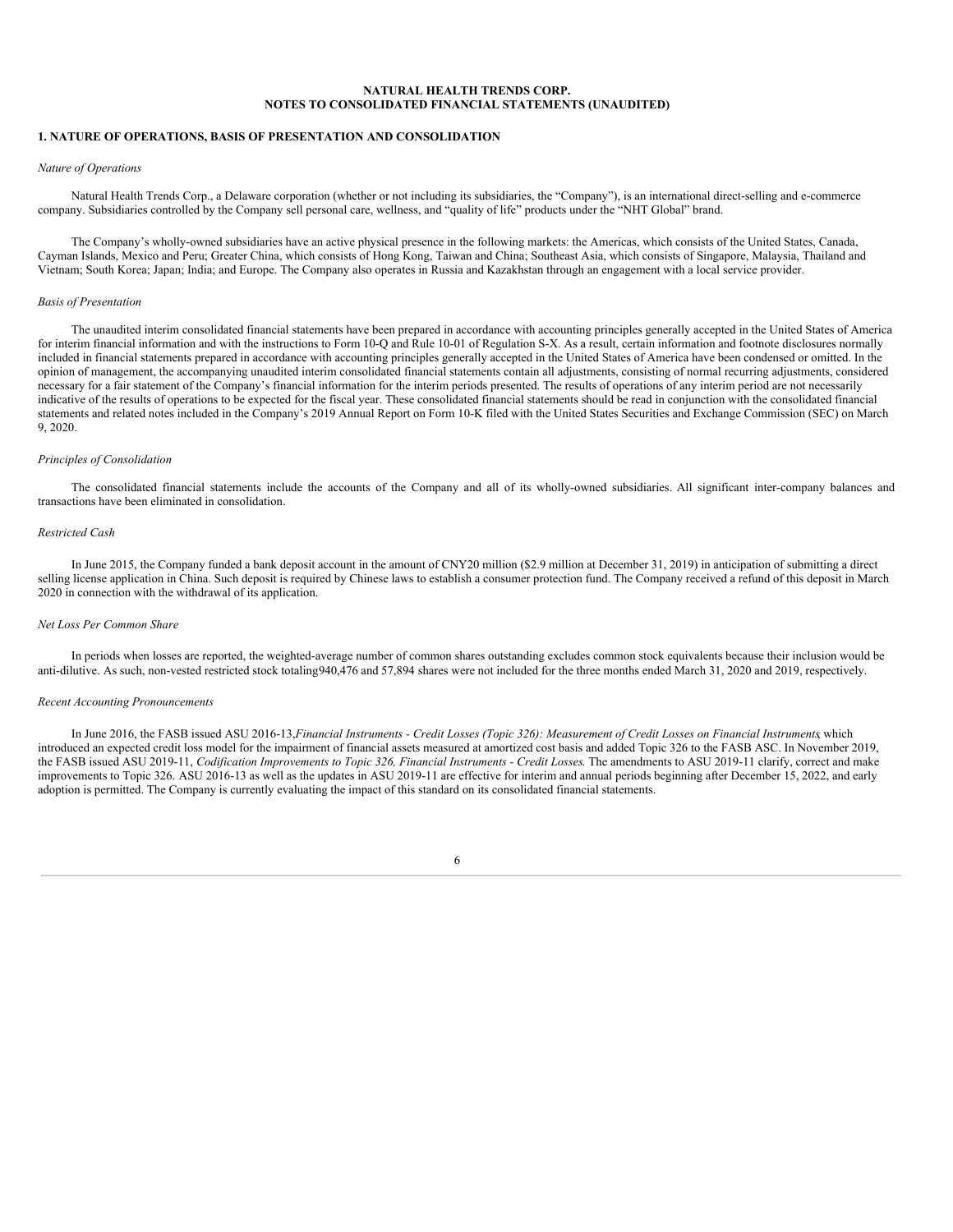In August 2018, the FASB issued ASU 2018-13, Fair Value Measurement (Topic 820): Disclosure Framework - Changes to the Disclosure Requirements for Fair Value *Measurement.* This guidance modifies, removes, and adds certain disclosure requirements on fair value measurements. This ASU is effective for interim and annual periods beginning after December 15, 2019, and early adoption is permitted. The adoption of this standard did not have a material impact on the Company's consolidated financial statements.

In December 2019, the FASB issued ASU 2019-12,*Income Taxes(Topic 740): Simplifying the Accounting for Income Taxes.*This guidance removes certain exceptions for recognizing deferred taxes for investments, performing intraperiod allocation and calculating income taxes in interim periods. It also adds guidance to reduce complexity in certain areas, including recognizing deferred taxes for tax goodwill and allocating taxes to members of a consolidated group. This ASU is effective for interim and annual periods beginning after December 15, 2020, and early adoption is permitted. The Company elected to early adopt the new standard during the first quarter of 2020. Such adoption did not have a material impact on the Company's consolidated financial statement.

Other recently issued accounting pronouncements did not or are not believed by management to have a material impact on the Company's present or future financial statements.

#### **2. REVENUE**

#### *Revenue Recognition*

All revenue is recognized when the performance obligations under a contract are satisfied. Product sales are recognized when the products are shipped and title passes to independent members. Product sales to members are made pursuant to a member agreement that provides for transfer of both title and risk of loss upon the Company's delivery to the carrier that completes delivery to the members, which is commonly referred to as "F.O.B. Shipping Point." The Company's sales arrangements do not contain right of inspection or customer acceptance provisions other than general rights of return. These contracts are generally short-term in nature.

Actual product returns are recorded as a reduction to net sales. The Company estimates and accrues a reserve for product returns based on its return policies and historical experience. The reserve is based upon the return policy of each country, which varies from 14 days to one year, and their historical return rates, which range from 1% to 9% of sales. Sales returns were 2% of sales for each of the three months ended March 31, 2020 and 2019, respectively. No material changes in estimates have been recognized during the periods presented. See Note 3 for additional information.

The Company has elected to account for shipping and handling activities performed after title has passed to members as a fulfillment cost, and accrues for the costs of shipping and handling if revenue is recognized before the contractually obligated shipping and handling activities occurs. Shipping charges billed to members are included in net sales. Costs associated with shipments are included in cost of sales. Event and training revenue is deferred and recognized as the event or training occurs. Costs of events and member training are included within selling, general and administrative expenses.

Various taxes on the sale of products to members are collected by the Company as an agent and remitted to the respective taxing authority. These taxes are presented on a net basis and recorded as a liability until remitted to the respective taxing authority.

#### *Deferred Revenue*

The Company primarily receives payment by credit card at the time members place orders. Amounts received for unshipped product are considered a contract liability and are recorded as deferred revenue. The decrease in deferred revenue for the three months ended March 31, 2020 is primarily due to \$2.4 million of revenue recognized during the quarter that was included in deferred revenue as of December 31, 2019 offset by \$2.0 million of cash payments received for unshipped product during the quarter. See Note 3 for additional information.

#### *Disaggregation of Revenue*

The Company sells products to a member network that operates in a seamless manner from market to market, except for the Chinese market where it sells to consumers through an e-commerce retail platform and the Russia and Kazakhstan market where the Company operates through an engagement of a third-party service provider. See Note 10 for revenue by market information.

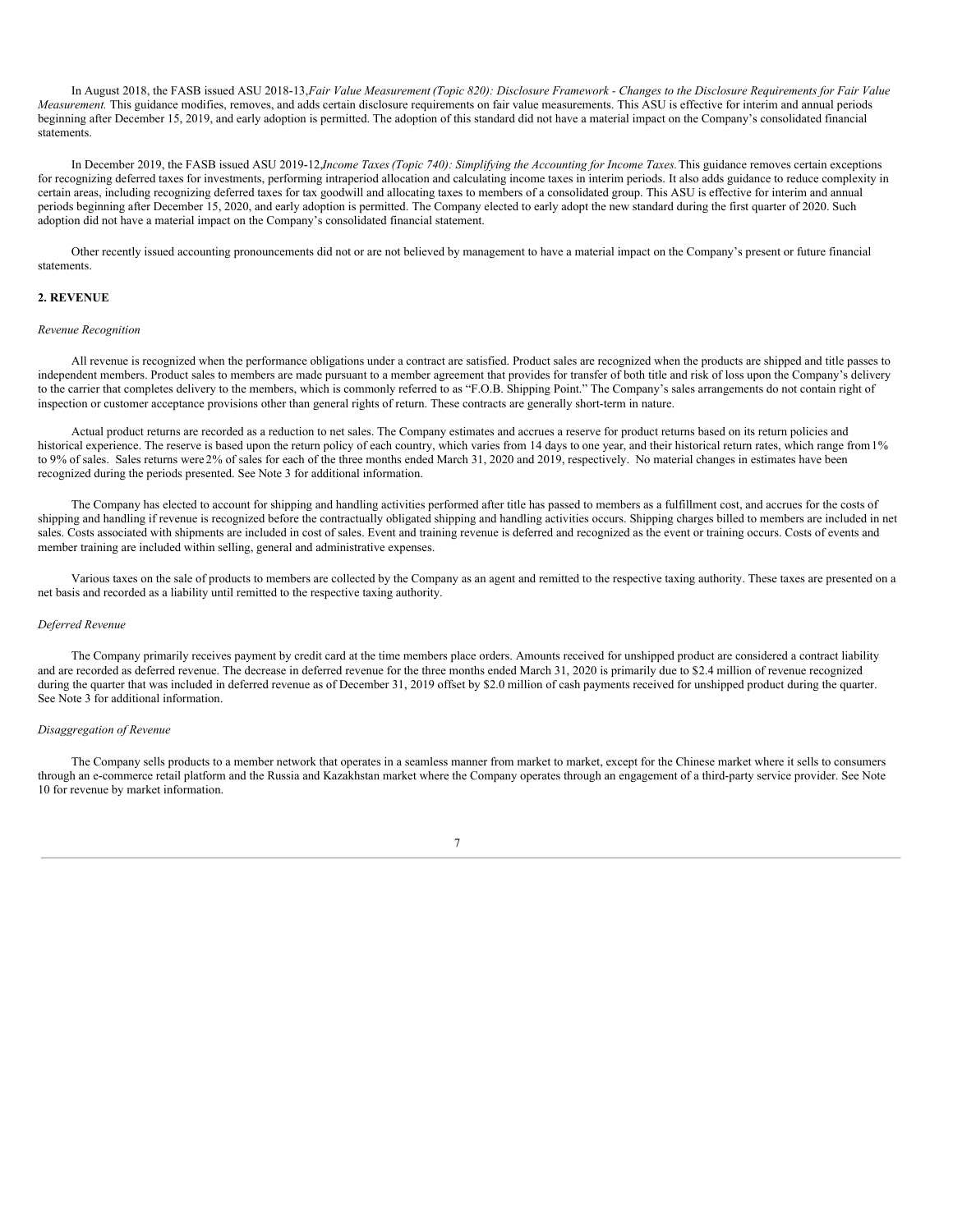The Company's net sales by product and service are as follows (in thousands):

|                     |  | Three Months Ended March 31, |  |        |
|---------------------|--|------------------------------|--|--------|
|                     |  | 2020                         |  | 2019   |
| Product sales       |  | 14,011                       |  | 18,523 |
| Freight and other   |  | 1,084                        |  | 1,500  |
| Less: sales returns |  | (147)                        |  | (695)  |
| Total net sales     |  | 14.948                       |  | 19,328 |
|                     |  |                              |  |        |

# *Concentration*

No single market other than Hong Kong had net sales greater than 10% of total net sales. Sales are made to the Company's members and no single customer accounted for 10% or more of net sales for the three months ended March 31, 2020 and 2019. However, the Company's business model can result in a concentration of sales to several different members and their network of members. Although no single member accounted for 10% or more of net sales, the loss of a key member or that member's network could have an adverse effect on the Company's net sales and financial results.

# *Arrangements with Multiple Performance Obligations*

The Company's contracts with customers may include multiple performance obligations. For such arrangements, the Company allocates revenues to each performance obligation based on its relative standalone selling price. The Company generally determines standalone selling prices based on the prices charged for individual products to similar customers.

# *Practical Expedients*

The Company generally expenses sales commissions when incurred because the amortization period would have been one year or less. These costs are recorded in commissions expense.

The Company does not provide certain disclosures about unsatisfied performance obligations for contracts with an original expected length of one year or less.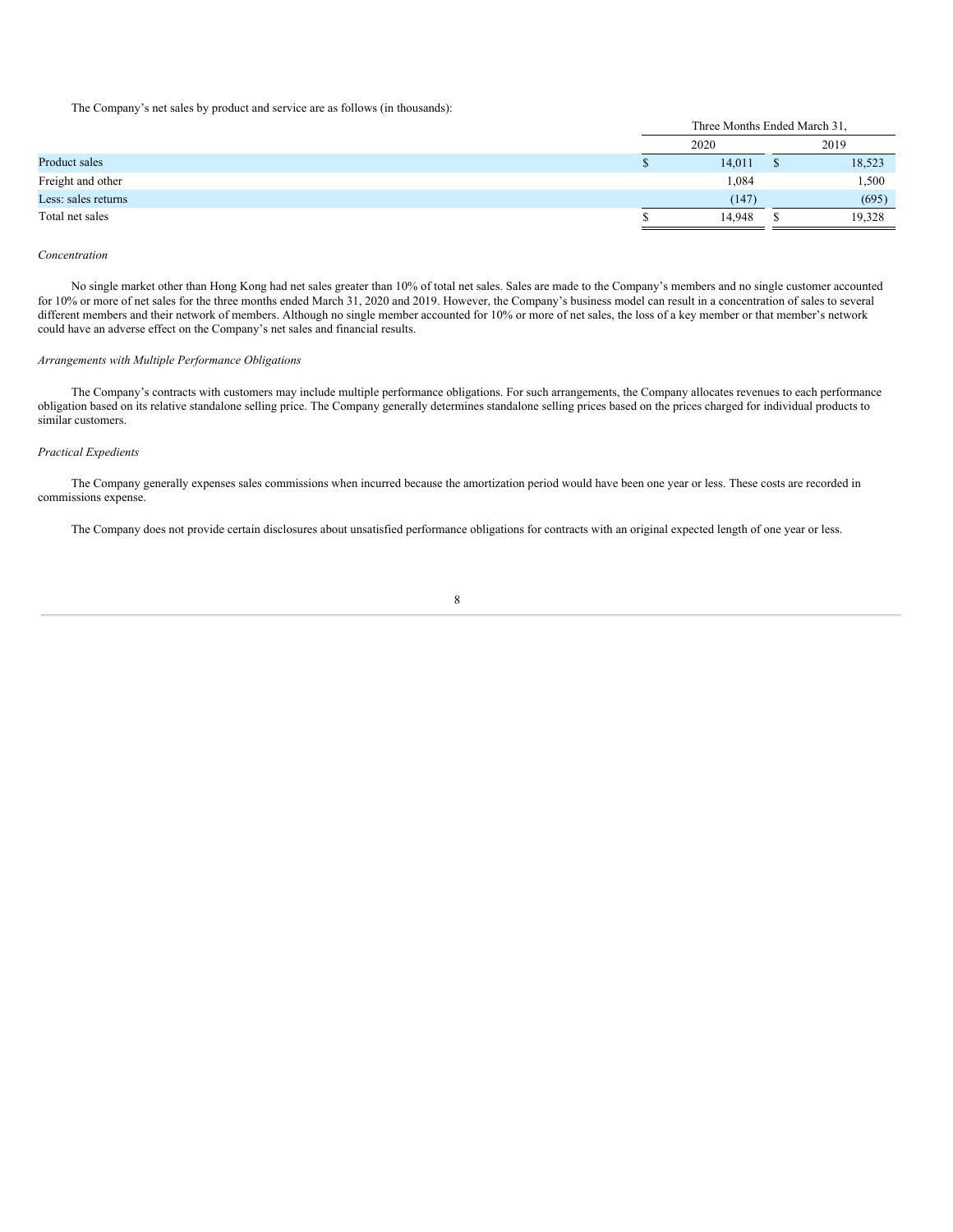# **3. BALANCE SHEET COMPONENTS**

The components of certain balance sheet amounts are as follows (in thousands):

|                                             | March 31, 2020 |              | December 31, 2019 |  |
|---------------------------------------------|----------------|--------------|-------------------|--|
| Cash, cash equivalents and restricted cash: |                |              |                   |  |
| Cash                                        | \$<br>13,668   | \$           | 13,720            |  |
| Cash equivalents                            | 81,725         |              | 82,315            |  |
|                                             | 95,393         |              | 96,035            |  |
| Restricted cash                             | 505            |              | 3,390             |  |
|                                             | 95,898         | \$           | 99,425            |  |
| Inventories:                                |                |              |                   |  |
| Finished goods                              | \$<br>4,765    | \$           | 6,142             |  |
| Raw materials                               | 1,283          |              | 1,249             |  |
| Reserve for obsolescence                    | (642)          |              | (987)             |  |
|                                             | \$<br>5,406    | \$           | 6,404             |  |
| Other accrued expenses:                     |                |              |                   |  |
| Sales returns                               | \$<br>238      | $\mathbb{S}$ | 373               |  |
| Employee-related expense                    | 1,064          |              | 1,258             |  |
| Warehousing, inventory-related and other    | 669            |              | 756               |  |
|                                             | \$<br>1,971    | \$           | 2,387             |  |
| Deferred revenue:                           |                |              |                   |  |
| Unshipped product                           | \$<br>1,948    | $\mathbb{S}$ | 2,390             |  |
| Auto ship advances                          | 1,933          |              | 1,985             |  |
| Other                                       | 113            |              | 131               |  |
|                                             | \$<br>3,994    | \$           | 4,506             |  |

# **4. FAIR VALUE MEASUREMENTS**

As of March 31, 2020, cash and cash equivalents include the Company's investments in municipal and corporate debt securities, money market funds, and time deposits. The Company considers all highly liquid investments with original maturities of three months or less when purchased and have insignificant interest rate risk to be cash equivalents. Debt securities classified as cash equivalents are required to be accounted for in accordance with the FASB Accounting Standards Codification ("ASC") 320, *Investments - Debt and Equity Securities*. As such, the Company determined its investments in debt securities held at March 31, 2020 should be classified as available-for-sale and are carried at fair value with unrealized gains and losses reported in stockholders' equity. The cost of debt securities is adjusted for amortization of premiums and discounts to maturity. This amortization is included in other income. Realized gains and losses, as well as interest income, are also included in other income. The fair values of securities are based on quoted market prices to the extent available or alternative pricing sources and models utilizing market observable inputs.

The carrying amounts of the Company's financial instruments, including cash and accounts payable, approximate fair value because of their short maturities. The carrying amount of the noncurrent restricted cash approximates fair value since, absent the restrictions, the underlying assets would be included in cash and cash equivalents.

Accounting standards permit companies, at their option, to choose to measure many financial instruments and certain other items at fair value. The Company has elected to not fair value existing eligible items.

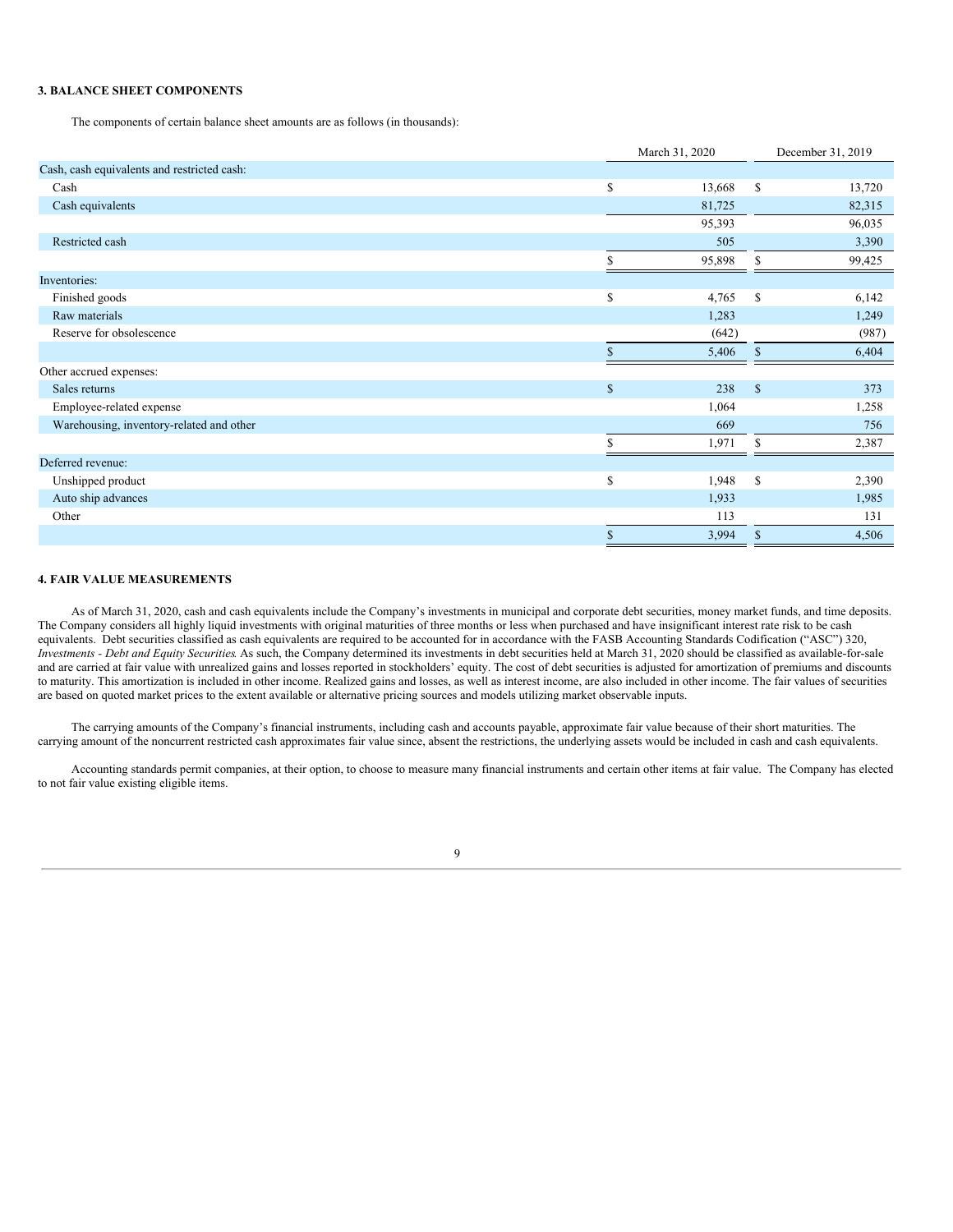Investments by significant category included in cash equivalents at the end of each period were as follows (in thousands):

|                           |                                  |   |        |                                                       | March 31, 2020    |    |            | December 31, 2019 |                      |                            |                                |   |            |  |
|---------------------------|----------------------------------|---|--------|-------------------------------------------------------|-------------------|----|------------|-------------------|----------------------|----------------------------|--------------------------------|---|------------|--|
|                           | Fair Value<br>Level <sup>1</sup> |   |        | Gross<br>Unrealized<br><b>Adjusted Cost</b><br>Losses |                   |    | Fair Value |                   | <b>Adjusted Cost</b> | Gross Unrealized<br>Losses |                                |   | Fair Value |  |
| Money market funds        | Level 1                          | ъ | 1,017  | <sup>8</sup>                                          | $\qquad \qquad -$ |    | 1,017      | ъ                 | 11,659               |                            | $\qquad \qquad$                |   | 11,659     |  |
| Time deposits             | Level 2                          |   | 14,860 |                                                       |                   |    | 14.860     |                   | 13,544               |                            | $\overbrace{\hspace{25mm}}^{}$ |   | 13,544     |  |
| Municipal debt securities | Level 2                          |   | 14,059 |                                                       | (7)               |    | 14,052     |                   | 347                  |                            |                                |   | 347        |  |
| Corporate debt securities | Level 2                          |   | 51.895 |                                                       | (99)              |    | 51,796     |                   | 56,784               |                            | (19)                           |   | 56,765     |  |
| Total investments         |                                  |   | 81,831 | S                                                     | (106)             | S. | 81,725     |                   | 82,334               |                            | (19)                           | S | 82,315     |  |

<sup>1</sup> FASB Topic 820, Fair Value Measurements, establishes a fair value hierarchy that requires the use of observable market data, when available, and prioritizes the inputs to *valuation techniques used to measure fair value in the following categories:*

*Level 1: Quoted market prices in active markets for identical assets or liabilities.*

*Level 2: Observable market-based inputs or unobservable inputs that are corroborated by market data.*

*Level 3: Unobservable inputs that are not corroborated by market data.*

### **5. STOCKHOLDERS' EQUITY**

# *Dividends*

On February 10, 2020, the Board of Directors declared a quarterly cash dividend of \$0.20 on each share of common stock outstanding. The dividend was paid on March 6, 2020 to stockholders of record on February 25, 2020. The declaration and payment of any future dividends on shares of common stock will be at the sole discretion of the Company's Board of Directors.

#### *Stock Repurchases*

On January 12, 2016, the Board of Directors authorized an increase to the Company's stock repurchase program first approved on July 28, 2015 from 1\$5.0 million to \$70.0 million. Repurchases are expected to be executed to the extent that the Company's earnings and cash-on-hand allow, and will be made in accordance with all applicable securities laws and regulations, including Rule 10b-18 of the Exchange Act. For all or a portion of the authorized repurchase amount, the Company may enter into one or more plans that are compliant with Rule 10b5-1 of the Exchange Act that are designed to facilitate these purchases. The stock repurchase program does not require the Company to acquire a specific number of shares, and may be suspended from time to time or discontinued. As of March 31, 2020, \$21.9 million of the \$70.0 million stock repurchase program approved on July 28, 2015 and increased on January 12, 2016 remained available for future purchases, inclusive of related estimated income tax.

# *Restricted Stock*

At the Company's annual meeting of stockholders held on April 7, 2016, the Company's stockholders approved the Natural Health Trends Corp. 2016 Equity Incentive Plan (the "2016 Plan") to replace its 2007 Equity Incentive Plan. The 2016 Plan allows for the grant of various equity awards including incentive stock options, non-statutory options, stock, stock units, stock appreciation rights and other similar equity-based awards to the Company's employees, officers, non-employee directors, contractors, consultants and advisors of the Company. Up to 2,500,000 shares of the Company's common stock (subject to adjustment under certain circumstances) may be issued pursuant to awards granted. At March 31, 2020, 1,219,583 shares remained available for issuance under the 2016 Plan.

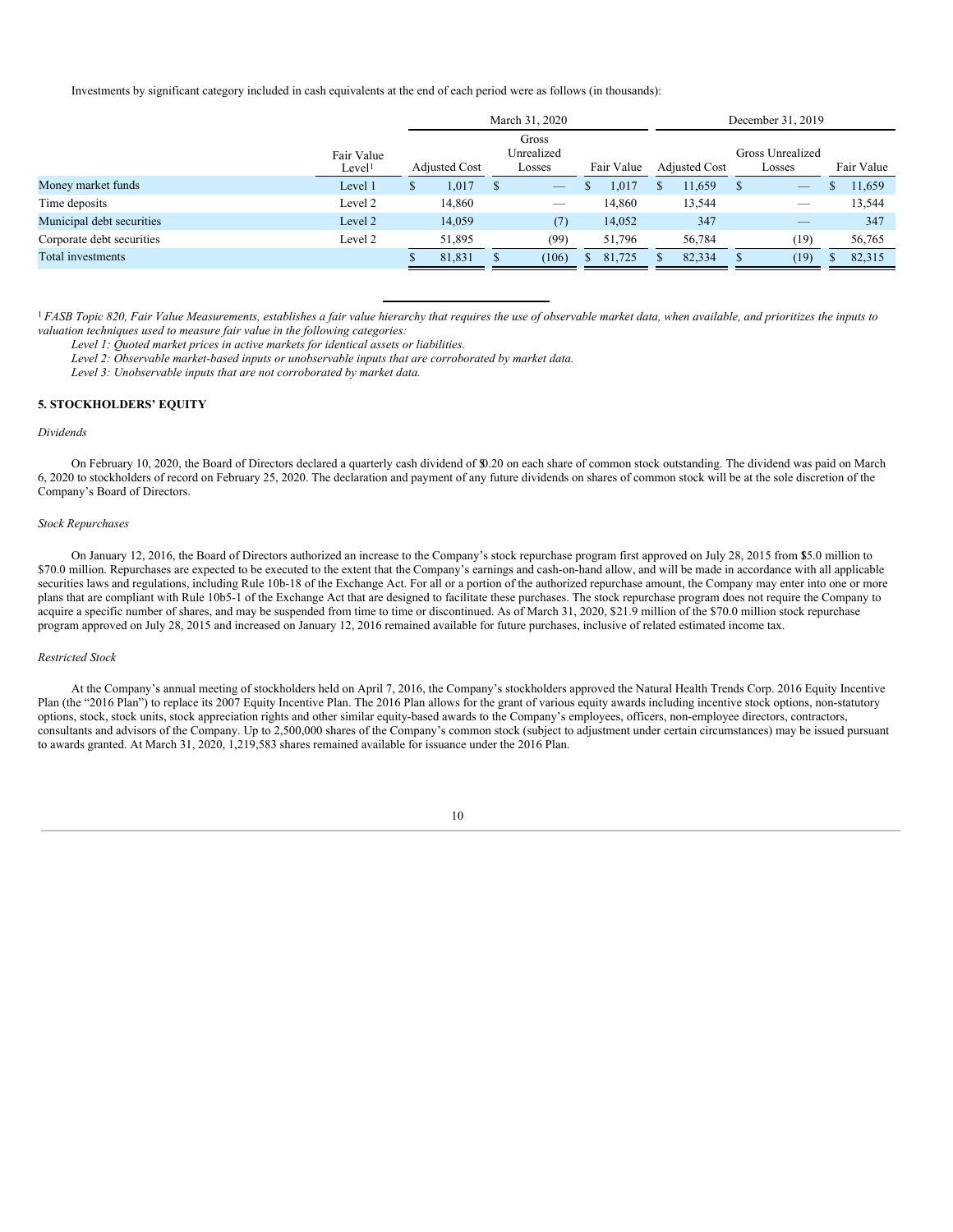The following table summarizes the Company's restricted stock activity under the 2016 Plan:

|                                |               | Wtd. Avg. Price at Date of |  |
|--------------------------------|---------------|----------------------------|--|
|                                | <b>Shares</b> | Issuance                   |  |
| Nonvested at December 31, 2019 | 957,682       | 7.34                       |  |
| Vested                         | (97, 861)     | 7.53                       |  |
| Nonvested at March 31, 2020    | 859,821       | 7.32                       |  |

# *Accumulated Other Comprehensive Loss*

The changes in accumulated other comprehensive loss by component for the first three months of 2020 were as follows (in thousands):

|                            |                               | Unrealized Losses on |         |
|----------------------------|-------------------------------|----------------------|---------|
|                            | Foreign Currency              | Available-For-Sale   |         |
|                            | <b>Translation Adiustment</b> | Investments          | Total   |
| Balance, December 31, 2019 | (1,245)                       | (19)                 | (1,264) |
| Other comprehensive loss   | (222)                         | (87)                 | (309)   |
| Balance, March 31, 2020    | (1, 467)                      | (106)                | (1,573) |

# **6. LEASES**

The Company leases 9,600 square feet of office space in Hong Kong with a term expiring in February 2021. The Company leases4,900 square feet of office space in Rolling Hills Estates, California with a term expiring in September 2025. To help further develop the market for its products in North America, the Company leases 2.400, 1,600 and 2,000 square feet of retail space in Monterey Park, California; Richmond, British Columbia; and Metuchen, New Jersey, respectively. The Monterey Park, Richmond and Metuchen locations have terms expiring in August 2020, February 2021, and November 2022, respectively.

The Company leases nine branch offices throughout China, and additional office space in Peru, Japan, Taiwan, South Korea, Singapore, Malaysia, Vietnam, Indonesia, Thailand, India, and the Cayman Islands. The Company also leases a multi-purpose facility and factory in Zhongshan, China and 11 service stations throughout the city of Guangzhou, China that serve or will in the future serve the needs of its Chinese consumers. The Company contracts with third parties for fulfillment and distribution operations in all of its international markets. None of the Company's third party logistics contracts contain a lease as the Company does not have the right to access the warehouses or move its inventories at will.

The components of lease cost for the three months ended March 31, 2020 and 2019 were as follows (in thousands):

|                   | Three Months Ended March 31, |  |      |  |
|-------------------|------------------------------|--|------|--|
|                   | 2020                         |  | 2019 |  |
| Operating leases  | 469                          |  | 509  |  |
| Short-term leases | 83                           |  | 66   |  |
| Total lease cost  | 552                          |  | 575  |  |

 $T_{\rm eff}$  Theorem March 31,  $\sigma$ 

Cash paid for amounts included in the measurement of operating leases liabilities was \$479,000 and \$511,000 for the three months ended March 31, 2020 and 2019, respectively.

The weighted-average remaining lease term and discount rate related to operating leases as of March 31, 2020 were as follows:

| Weighted-average remaining lease term (in years) |         |
|--------------------------------------------------|---------|
| Weighted-average discount rate                   | $5.5\%$ |

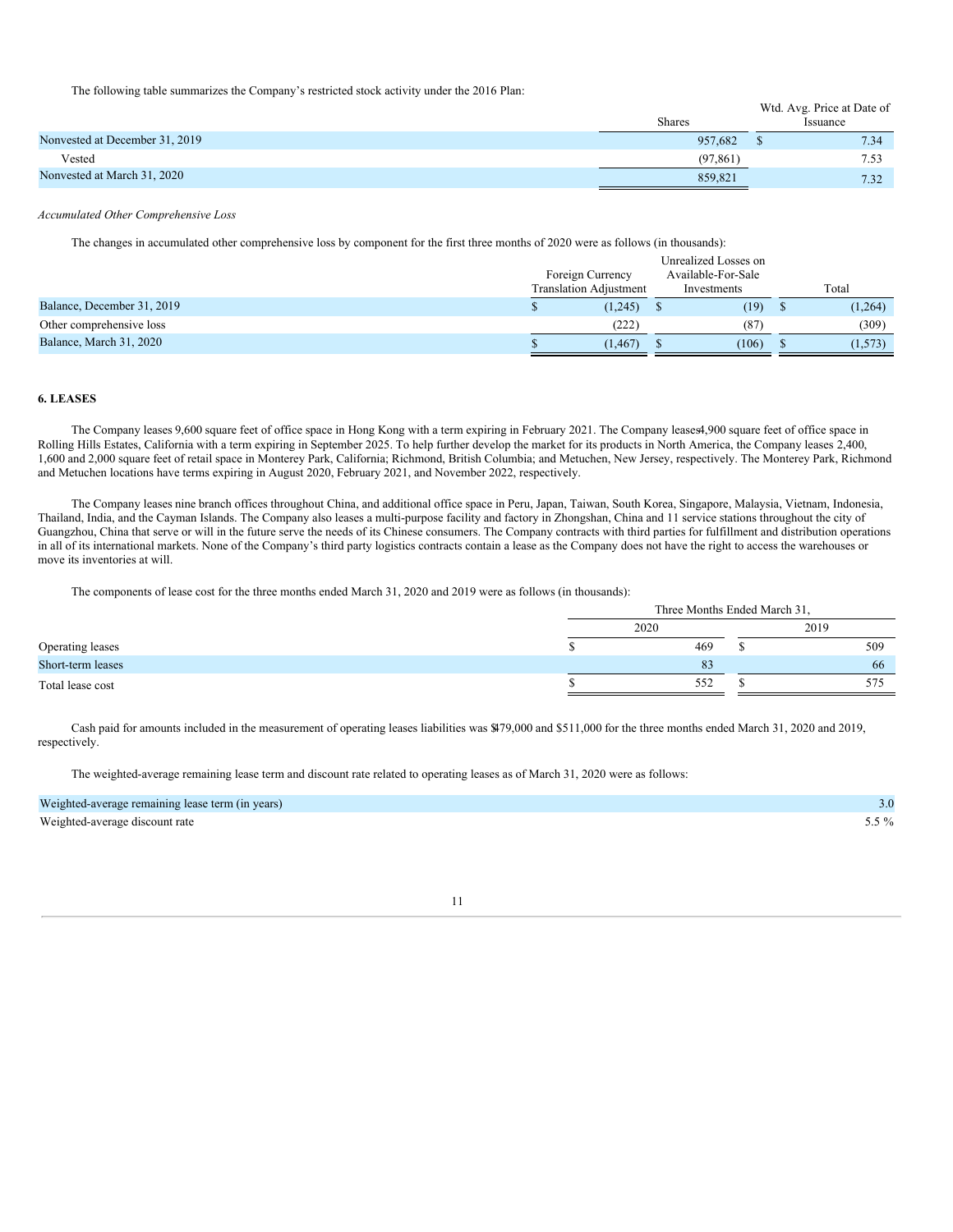As most of our leases do not provide an implicit rate, the Company used its incremental borrowing rate, or the rate of each of its subsidiaries if available, based on the information available at the lease commencement date to determine the present value of lease payments.

The annual scheduled lease payments of our operating lease liabilities as of March 31, 2020 were as follows (in thousands):

| . .                                |       |
|------------------------------------|-------|
| Remainder of 2020                  | 1,311 |
| 2021                               | 799   |
| 2022                               | 496   |
| 2023                               | 254   |
| 2024                               | 227   |
| Thereafter                         | 173   |
| Total lease payments               | 3,260 |
| Less: imputed interest             | (308) |
| Present value of lease liabilities | 2,952 |
|                                    |       |

For all asset classes, the Company elected not to recognize assets or liabilities at the acquisition date for leases that, at the acquisition date, have a remaining lease term of 12 months or less. Additionally, for all asset classes, the Company choose not to separate nonlease components from lease components and instead account for the combined lease and nonlease components associated with that lease component as a single lease component.

# **7. INCOME TAXES**

The effective income tax rate for the three months ended March 31, 2020 includes an estimate for the Global Intangible Low-Taxed Income ("GILTI") inclusion along with recording the effect of the U.S. Coronavirus Aid, Relief, and Economic Security ("CARES") Act enacted on March 27, 2020. The CARES Act makes broad changes to the Internal Revenue Code of 1986, as amended, including, but not limited to, the ability to carry net operating losses generated in tax years 2018, 2019 or 2020 back to the each of the five tax years preceding the tax year of such loss.

As of March 31, 2020, the Company doesnot have a valuation allowance against its U.S. deferred tax assets. The Company analyzed all sources of available income and determined that they are more likely than not to realize the tax benefits of their deferred assets. As of March 31, 2020, the Company has a valuation allowance against deferred tax assets in certain foreign jurisdictions with an overall net operating loss. The valuation allowance will be reduced at such time as management believes it is more likely than not that the deferred tax assets will be realized. Any reductions in the valuation allowance will reduce future income tax provision.

As of March 31, 2020, the Company has U.S. federal net operating losses of \$3.6 million which are expected to be fully utilized to offset taxable income from the tax year ended December 31, 2016. The Company has U.S. state net operating loss carryforwards of \$2.4 million that begin expiring in 2040. At March 31, 2020, the Company has foreign net operating loss carryforwards of approximately \$3.3 million in various jurisdictions with various expirations.

As a result of capital return activities, the Company determined that a portion of its current undistributed foreign earnings is no longer deemed reinvested indefinitely by its non-U.S. subsidiaries. For state income tax purposes, the Company will continue to periodically reassess the needs of its foreign subsidiaries and update its indefinite reinvestment assertion as necessary. To the extent that additional foreign earnings are not deemed permanently reinvested, the Company expects to recognize additional income tax provision at the applicable state corporate income tax rate(s). As of March 31, 2020, the Company has not recorded a state deferred tax liability for earnings that the Company plans to repatriate out of accumulated earnings in future periods because all earnings as of March 31, 2020 have already been repatriated. Due to the U.S. Tax Cuts and Jobs Act in 2017, repatriation from foreign subsidiaries will be offset with a dividends received deduction, resulting in little to no impact on federal tax expense. All undistributed earnings in excess of 50% of current earnings on an annual basis are intended to be reinvested indefinitely as of March 31, 2020.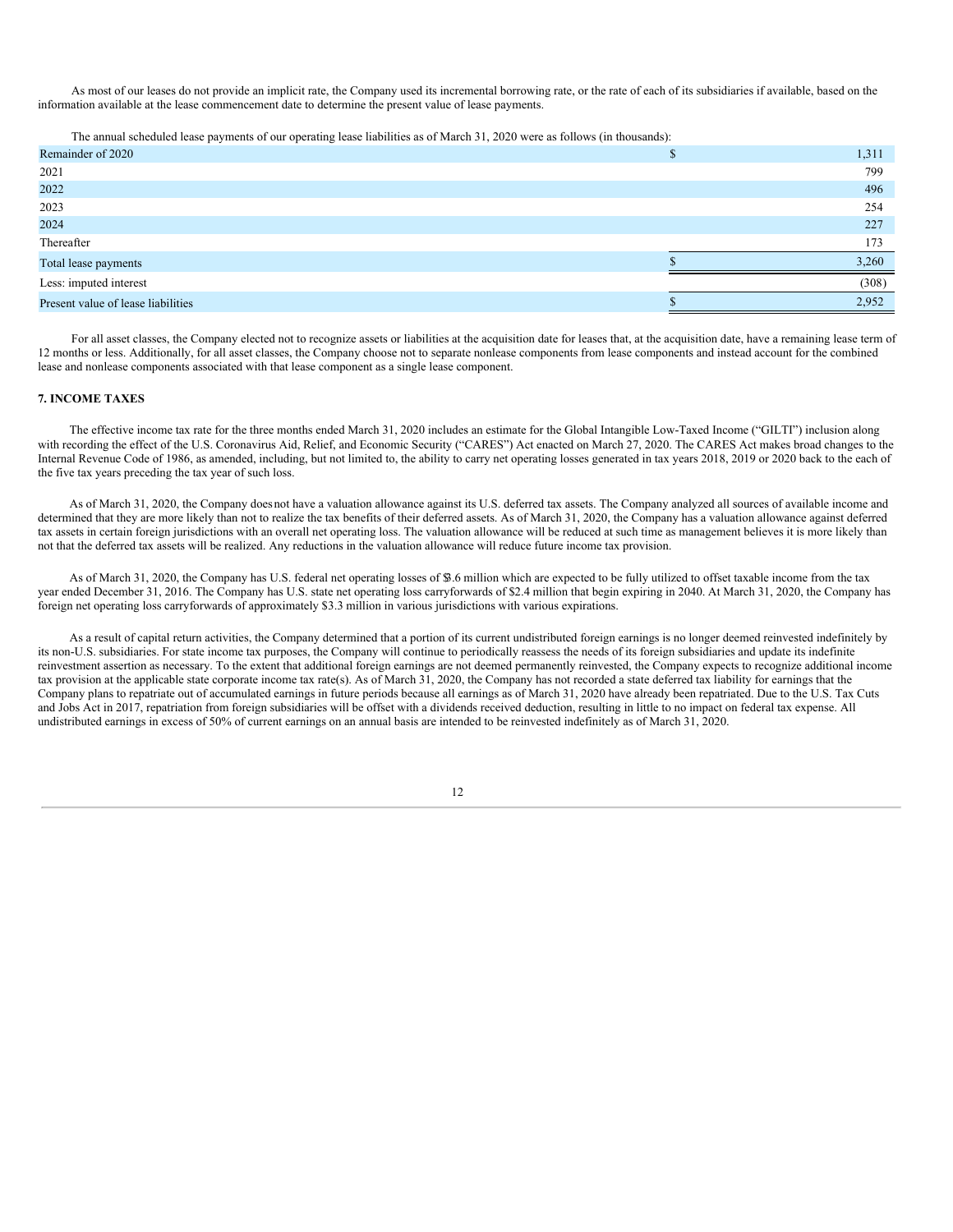The Company and its subsidiaries file tax returns in the United States, California, New Jersey and Texas and various foreign jurisdictions. During the fourth quarter of 2018, the Company was notified that it was selected for audit of the 2016 tax year by the U.S. Internal Revenue Service. The audit was recently expanded to also include the 2017 and 2018 tax years. For purposes of this audit, fiscal years since 2007 are open for examination by tax authorities as a result of net operating loss carryovers from older years being used to offset income in recent tax years. No adjustments have been proposed at this time. The Company is no longer subject to state income tax examinations for years prior to 2015.

# **8. COMMITMENTS AND CONTINGENCIES**

On January 8, 2019, the Company and itstwo executive officers were named in a putative securities class action filed in the United States District Court for the Central District of California, captioned *Kauffman v. Natural Health Trends Corp.*, Case No. 2:19-cv-00163. On May 3, 2019, the court issued an order appointing Xia Yang as lead plaintiff and appointing The Rosen Law Firm, P.A. as lead counsel. On June 3, 2019, lead plaintiff filed an amended complaint. On January 17, 2020, after briefing and oral argument on the Company's motion to dismiss, the court issued an order dismissing the entire action with prejudice and ordering that judgment be entered for defendants. On February 14, 2020, plaintiff filed a notice of appeal to the Ninth Circuit Court of Appeals. On April 9, 2020, plaintiff filed a stipulated motion for voluntary dismissal of her appeal, concluding this matter.

The SEC is conducting a non-public investigation to determine whether there have been violations of the federal securities laws relating to the trading of the Company's securities and/or its public disclosures. The Company has fully cooperated with the SEC and continues to do so. The amount of time needed to resolve this matter is uncertain, and the Company cannot predict the outcome or whether it will face additional governmental inquiries or other actions.

#### **9. RELATED PARTY TRANSACTIONS**

The Company is a party to a Royalty Agreement and License with Broady Health Sciences, L.L.C., a Texas limited liability company, ("BHS") regarding the manufacture and sale of a product called ReStor™. George K. Broady, a director of the Company and beneficial owner of more than 5% of its outstanding common stock, is owner of BHS. Under this agreement (as amended), the Company agreed to pay BHS a royalty based on a price per unit in return for the right to manufacture (or have manufactured), market, import, export and sell this product worldwide by or through multi-level marketing or network marketing. Such royalties were \$15,000 and \$27,000 for the three months ended March 31, 2020 and 2019, respectively. The Company is not required to purchase any product under the agreement, and the agreement may be terminated under certain circumstances with no notice. An amendment to the agreement effective March 20, 2020 extends the term of the agreement for an additional five years to March 31, 2025, after which it shall be automatically renewed for successive one-year terms unless notice is given by either party at least90 days in advance of the expiration of the then-current term.

The Company procured in China and arranged for shipment to The Aberdeen Group, LLC ("Aberdeen")one order of apparel products in the amount of \$7,100 during the three months ended March 31, 2019. Aberdeen is owned 40% by Sharng Holdings, which is wholly-owned by the Company's president, Chris T. Sharng, and his wife, 40% by Mr. Broady, and 20% by an unrelated third party. Aberdeen promptly paid the Company for the product and shipping cost incurred. Given the Company's provision of such product sourcing service to Aberdeen, Aberdeen also paid the Company a market-based fee consistent with the provision of such service of \$420. The Company analyzed the nature of the transaction with Aberdeen to determine whether it could be construed a violation under the guidelines of Section 402 of the Sarbanes-Oxley Act of 2002. The Company, through advice from its legal counsel, concluded that there is not a reasonable possibility that the transaction with Aberdeen would be deemed a violation of Section 402. This relationship between the Company and Aberdeen ceased following the completion of this transaction.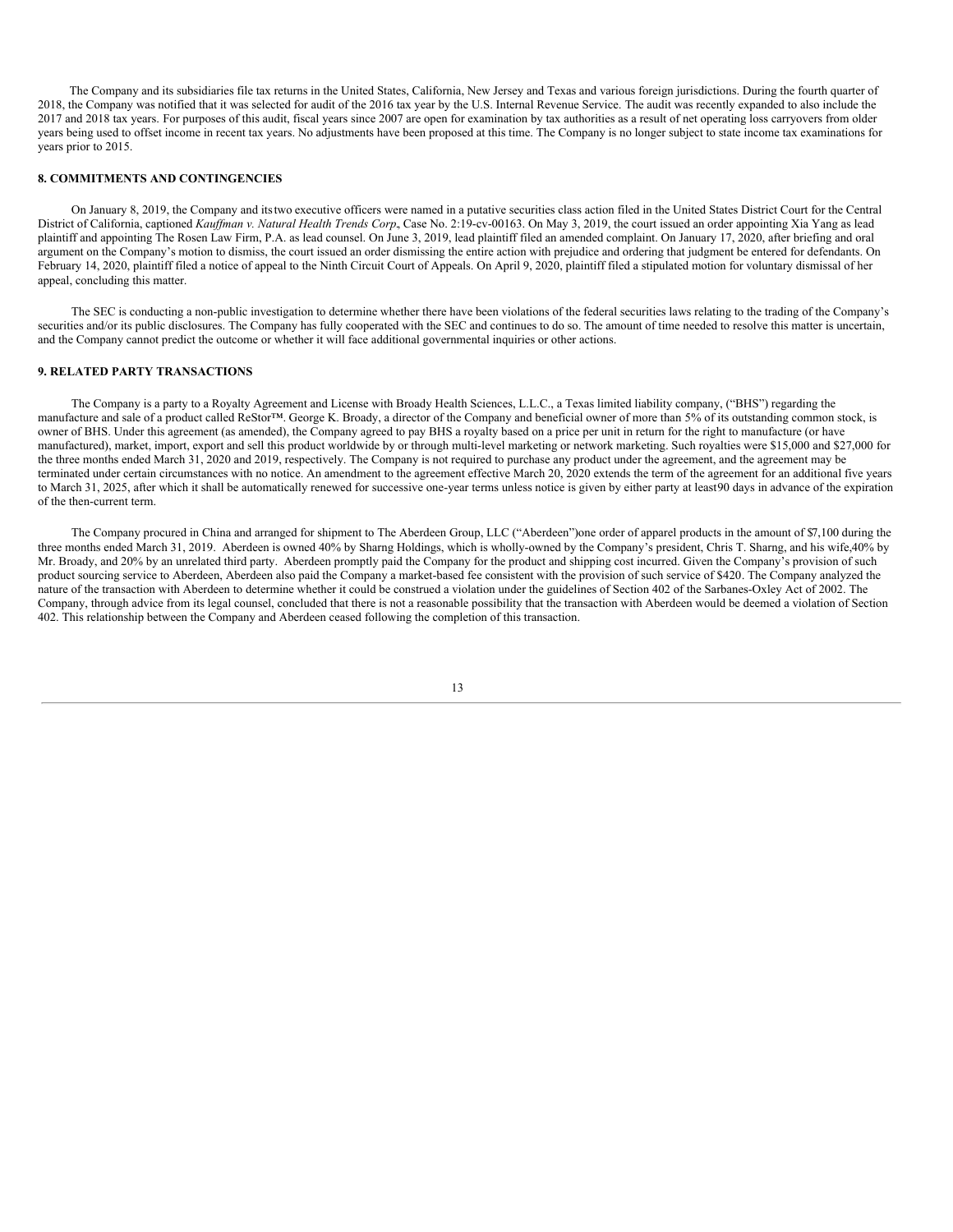# **10. SEGMENT INFORMATION**

The Company sells products to a member network that operates in a seamless manner from market to market, except for the China market where it sells to some consumers through an e-commerce platform, and the Russia and Kazakhstan market where the Company's engagement of a third-party service provider results in a different economic structure than its other markets. Otherwise, the Company believes that all of its other operating segments have similar economic characteristics and are similar in the nature of the products sold, the product acquisition process, the types of customers products are sold to, the methods used to distribute the products, and the nature of the regulatory environment. Therefore, the Company aggregates its other operating segments into a single reporting segment (the "Primary Reporting Segment").

The Company reviews its net sales and operating income (loss) by operating segment, and reviews its assets and capital expenditures on a consolidated basis and not by operating segment. As such, net sales and operating income (loss) are presented by reportable segment and assets and capital expenditures by operating segment are not presented. Segment operating income (loss) is adjusted for certain direct costs and commission allocation.

The Company's operating information by geographic area are as follows (in thousands):

|                                                      |                  | Three Months Ended March 31, |   |        |
|------------------------------------------------------|------------------|------------------------------|---|--------|
|                                                      |                  | 2020                         |   | 2019   |
| Net sales:                                           |                  |                              |   |        |
| Primary Reporting Segment                            | \$               | 14,008                       | S | 18,054 |
| China                                                |                  | 698                          |   | 1,056  |
| Russia and Kazakhstan                                |                  | 242                          |   | 218    |
| Total net sales                                      |                  | 14,948                       |   | 19,328 |
|                                                      |                  |                              |   |        |
| Income (loss) from operations:                       |                  |                              |   |        |
| Primary Reporting Segment                            | $\triangle$<br>ъ | 1,315                        | S | 822    |
| China                                                |                  | (83)                         |   | (311)  |
| Russia and Kazakhstan                                |                  | (82)                         |   | (25)   |
| Total income from operations for reportable segments |                  | 1,150                        |   | 486    |

14

Unallocated corporate expenses (3,195) (3,195) Other income, net 432 Loss before income taxes  $\qquad \qquad$  (1,355) \$ (2,277)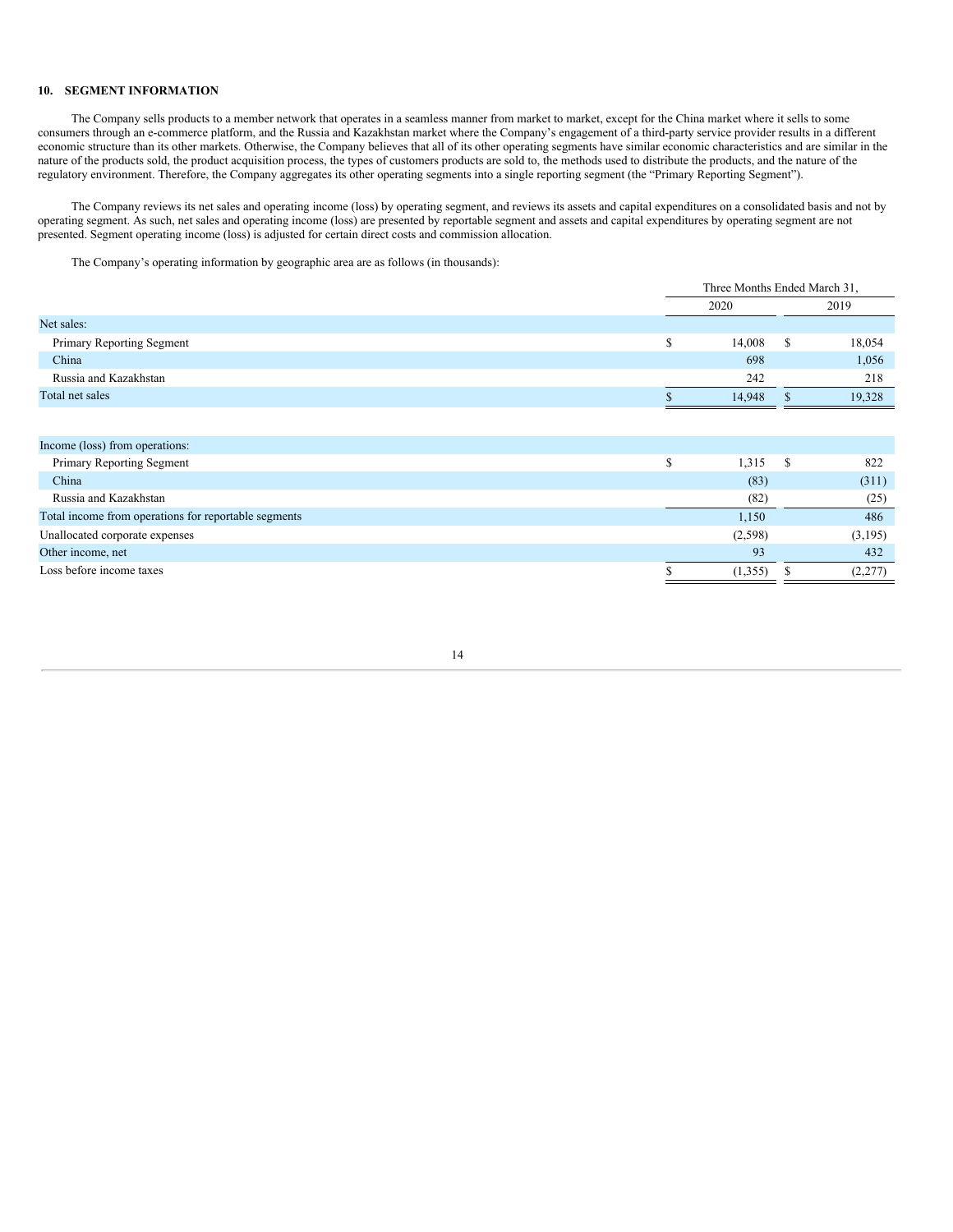The Company's net sales by geographic area are as follows (in thousands):

|                                    | Three Months Ended March 31, |        |    |        |
|------------------------------------|------------------------------|--------|----|--------|
|                                    |                              | 2020   |    | 2019   |
| Net sales from external customers: |                              |        |    |        |
| <b>United States</b>               | \$.                          | 491    | S  | 541    |
| Canada                             |                              | 261    |    | 286    |
| Peru                               |                              | 360    |    | 688    |
| Hong Kong <sup>1</sup>             |                              | 11,413 |    | 15,366 |
| China                              |                              | 698    |    | 1,056  |
| Taiwan                             |                              | 940    |    | 634    |
| South Korea                        |                              | 127    |    | 106    |
| Russia and Kazakhstan              |                              | 242    |    | 218    |
| Europe                             |                              | 233    |    | 343    |
| Other foreign countries            |                              | 183    |    | 90     |
| Total net sales                    |                              | 14,948 | \$ | 19,328 |

 $\overline{1}$  Substantially all of our Hong Kong revenues are derived from the sale of products that are delivered to members in China. See "Item 1A. Risk Factors" in this report and in *our most recent Annual Report on Form 10-K.*

# **11. SUBSEQUENT EVENT**

<span id="page-19-0"></span>On May 4, 2020, the Board of Directors declared a quarterly cash dividend of \$0.20 on each share of common stock outstanding. The dividend will be payable on May 29, 2020 to stockholders of record on May 19, 2020. The declaration and payment of any future dividends on shares of common stock will be at the sole discretion of the Company's Board of Directors.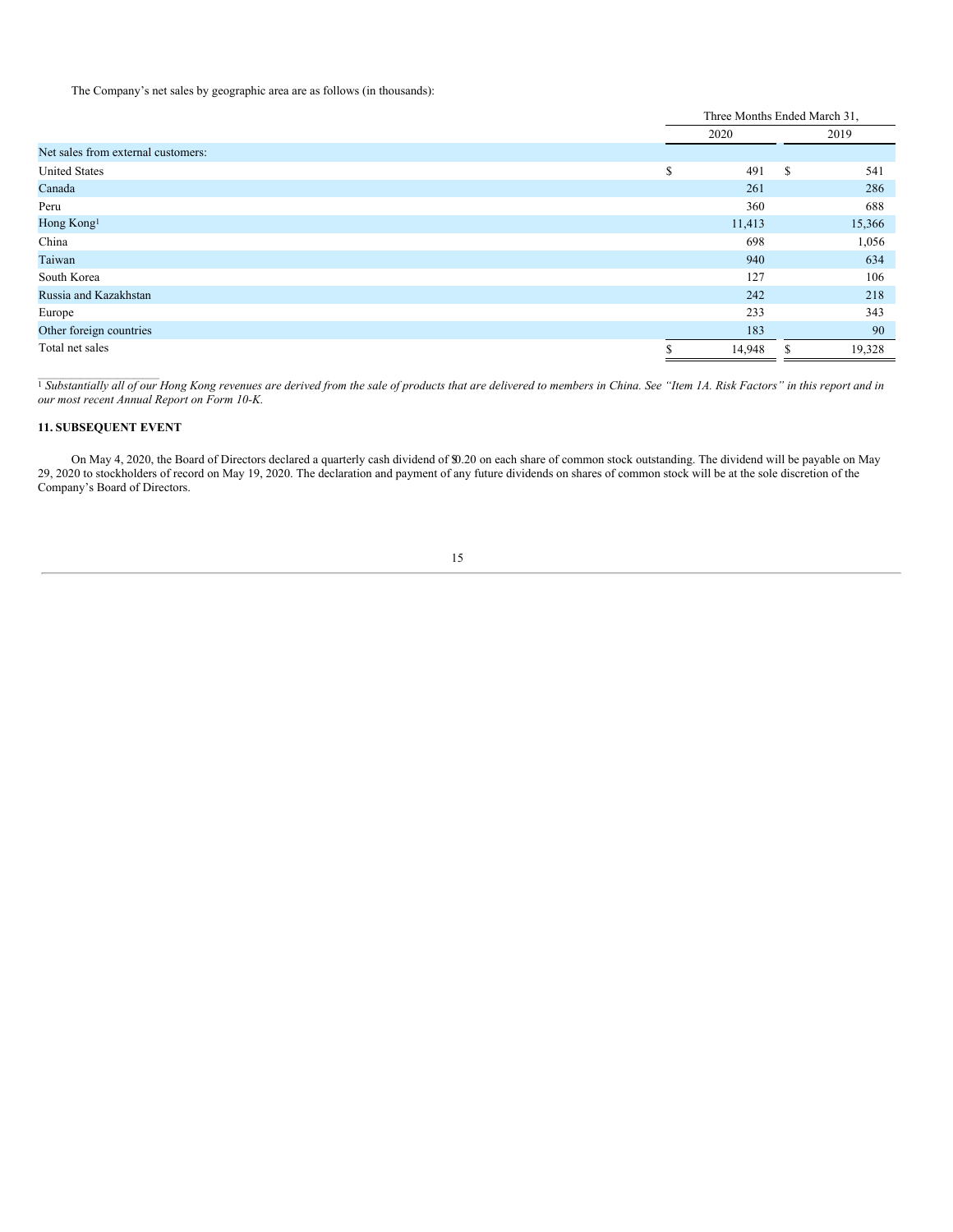# **Item 2. MANAGEMENT'S DISCUSSION AND ANALYSIS OF FINANCIAL CONDITION AND RESULTS OF OPERATIONS**

#### **Business Overview**

We are an international direct-selling and e-commerce company. Subsidiaries controlled by us sell personal care, wellness, and "quality of life" products under the "NHT Global" brand. Our wholly-owned subsidiaries have an active physical presence in the following markets: the Americas, which consists of the United States, Canada, Cayman Islands, Mexico and Peru; Greater China, which consists of Hong Kong, Taiwan and China; Southeast Asia, which consists of Singapore, Malaysia, Thailand and Vietnam; South Korea; Japan; India; and Europe. We also operate in Russia and Kazakhstan through our engagement with a local service provider.

As of March 31, 2020, we were conducting business through 56,490 active members, compared to 57,410 three months ago and 87,340 a year ago. We consider a member "active" if they have placed at least one product order with us during the preceding year. Our priority is to focus our resources in our most promising markets, which we consider to be Greater China and countries where our existing members have the connections to recruit prospects and sell our products, such as Southeast Asia, India, South America and Europe.

We generate approximately 93% of our net sales from subsidiaries located outside the Americas, with sales of our Hong Kong subsidiary representing 76% of net sales in the latest fiscal quarter. Because of the size of our foreign operations, operating results can be impacted negatively or positively by factors such as foreign currency fluctuations, and economic, political and business conditions around the world. In addition, our business is subject to various laws and regulations, in particular, regulations related to direct selling activities that create uncertain risks for our business, including improper claims or activities by our members and potential inability to obtain necessary product registrations. We have identified certain matters of potential noncompliance and are working on a continuing basis to satisfactorily address such matters. For further information regarding some of the risks associated with the conduct of our business in China and Hong Kong, see generally in "Item 1A. Risk Factors" in our Annual Report on Form 10-K for the year ended December 31, 2019, and more specifically under the captions "Because our Hong Kong operations account for a substantial portion of our overall business...", "Our Hong Kong operations are being adversely affected by recent political and social developments in Hong Kong...", and "Our operations in China are subject to compliance with a myriad of applicable laws and regulations...".

China has been and continues to be our most important business development project. We operate an e-commerce direct selling model in Hong Kong that generates revenue derived from the sale of products to members in Hong Kong and elsewhere, including China. Substantially all of our Hong Kong revenues are derived from the sale of products that are delivered to members in China. Through a separate Chinese entity, we operate an e-commerce retail platform in China. We believe that neither of these activities require a direct selling license in China, which we do not currently hold. We previously submitted a preliminary application for a direct selling license in China in August 2015, but in 2019 a Chinese governmental authority recommended that we withdraw our application. We understand that the governmental authorities recommended that other companies with pending direct selling license applications also withdraw their applications. We applied to withdraw our application in November 2019, and the governmental authorities approved the withdrawal of our application shortly thereafter. In connection with the withdrawal of our application, we received a refund in March 2020 of a consumer protection fund deposit of CNY 20 million (\$2.9 million) that we made upon the submission of our application. We expect to reapply for a direct selling license in China when we believe that circumstances are again ripe for doing so. If we are ultimately able to obtain a direct selling license in China, we believe that the incentives inherent in the direct selling model in China would incrementally benefit our existing business. We do not expect that any increased sales in China derived from obtaining a direct selling license would initially be material and, in any event may be partially offset by the higher fixed costs associated with the establishment and maintenance of required service centers, branch offices, manufacturing facilities, certification programs and other legal requirements. We are unable to predict whether and when we will be successful in obtaining a direct selling license to operate in China, and if we are successful, when we will be permitted to conduct direct selling operations and whether such operations would be profitable.

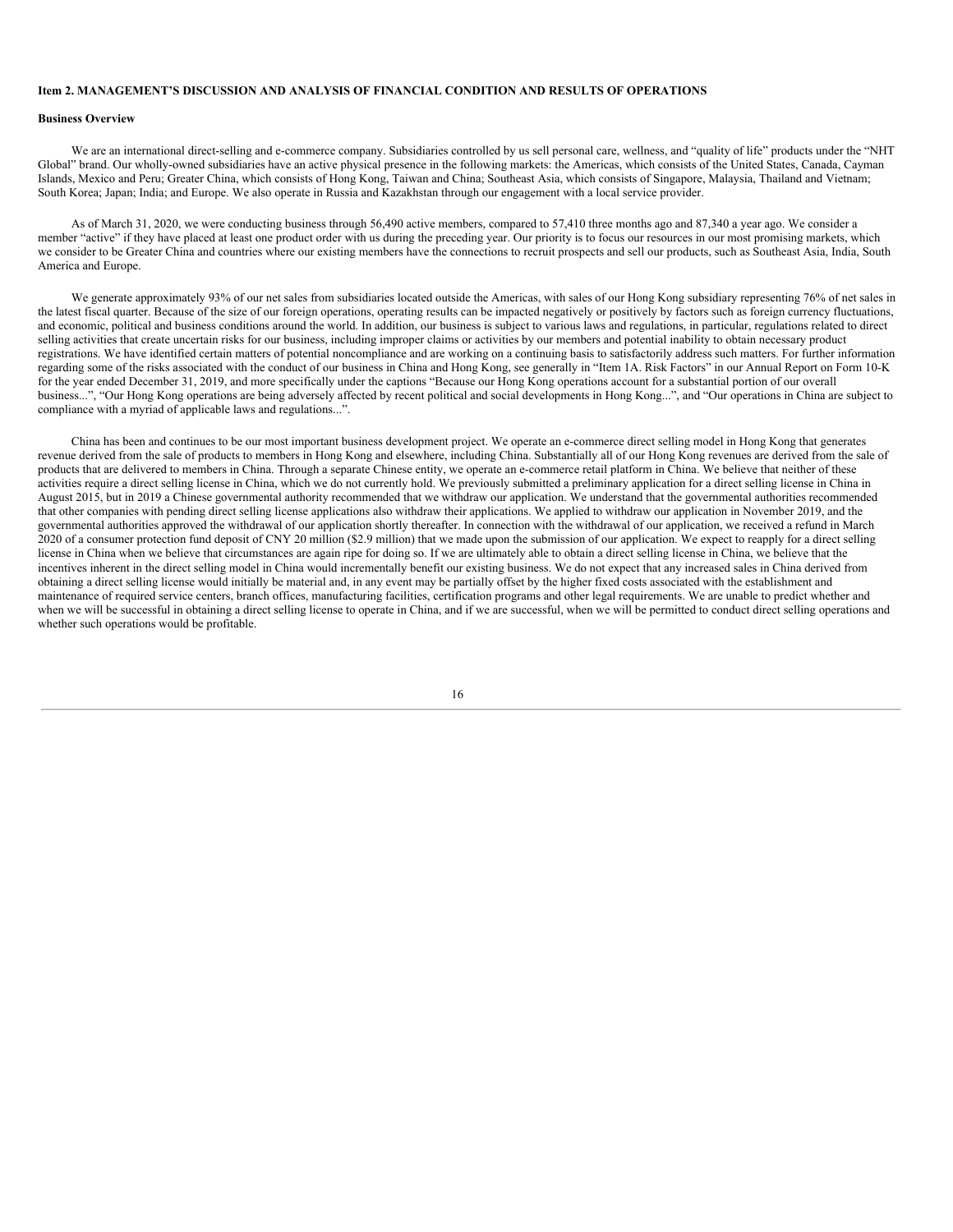On January 8, 2019, the Chinese government announced a 100-day campaign focused on companies involved in the sale of food, equipment, daily necessities, small home electrical appliances and services that are claimed to promote health. The Chinese government ministries in charge of this campaign indicated that they are targeting illegal practices in the industry, particularly the manufacture and sale of counterfeit and substandard products, and false advertising and misleading claims as to the health benefits of products and services. It is understood that the campaign is specifically focused on the business practices of direct selling companies. During the campaign, we understand that the government is not issuing any additional direct selling licenses, is not issuing certifications of quality or other approvals of various healthcare products, is reviewing its regulatory oversight of the industry, and is prohibiting companies from conducting large distributor meetings. Since it was implemented, the campaign and associated negative media coverage have had a significant adverse impact on our business, as consumers have widely curtailed their purchases within the affected industries. We, like some of our peers, voluntarily decided in January 2019 to temporarily suspend our member activities, such as product roadshows, product trainings and larger company-sponsored events, in China. We did this because we have learned that the 100-day campaign was announced in broad outlines by the central government, and the interpretation and enforcement of the campaign was delegated to the provincial and local governments. We consider it a top priority for our business to develop an understanding of and cooperate with all levels and jurisdictions of the government agencies, and did not want to run the risk of being inadvertently entangled in government enforcement actions as the provincial and local governments formulate and implement their interpretive guidance and rule-making. Although the 100-day campaign was due to expire on or about April 18, 2019, we are not aware of any information indicating that the campaign has formally concluded. However, on August 27, 2019, the Chinese government announced that it would conduct a "look-back review" to evaluate the 100-day campaign. As part of this review, we understand that various Chinese governmental agencies formed a working group to assess the 100-day campaign, particularly focusing on the health market and its supervision in certain provinces. We understand that during September 2019 the working group evaluated the performance and results of a number of organizations and governmental departments in these provinces and made recommendations for various improvements. It was noted that each province had opened a number of investigative cases, had successfully closed numerous cases, and had imposed various fines and penalties. We understand that the look-back review continued after September 2019, and we are not aware that this review has been completed. As a result, the business environment for health product companies operating in China continues to be challenging, which has recently been exacerbated by negative social media sentiment expressed for these types of companies. Our suspension of member activities currently remains in effect, and it may be necessary or advisable to repeat this or similar actions from time to time in the future. We believe that the campaign, as well as its extension and aftermath (including the look-back review), will continue to negatively impact our business in China in the near-term, but will ultimately benefit us and Chinese consumers in the long-term as purveyors of substandard products are driven from the market.

In late 2019 or early 2020 an outbreak of the coronavirus (COVID-19) was first identified in Wuhan, China. The coronavirus has since spread within China and in many countries around the world, and on March 11, 2020 the World Health Organization declared the coronavirus outbreak a global pandemic. The outbreak caused the Chinese government to implement powerful measures to control the virus, such as requiring businesses to close throughout various areas of China and restricting public gatherings and certain travel within the country. We conduct significant business in or near Wuhan and in 2019 generated approximately 81% of our revenue in Hong Kong, substantially all of which was derived from the sale of products to members in China. The Chinese government has recently taken steps to reduce some of the restrictive measures that it imposed to control the coronavirus, while the governments of other countries in which we operate are working at various stages in their efforts to control the virus. The scope and impact of the pandemic and related control measures are uncertain, but we are taking steps to adapt some of our marketing programs, such as relying on certain product promotions and webcast training, to overcome the physical restrictions imposed in response to the outbreak. We also determined to cancel our first-half major event that was to be held in March 2020, but hope to proceed with our second-half 2020 major event if allowed by the health and safety of our employees, members and customers. The severity of the impact on us of the pandemic will depend on future developments, including the duration and spread of the virus, and related control measures, which we are unable to accurately predict. Regardless, these disruptions have materially negatively impacted our first quarter 2020 financial results, and we expect that our financial results for the remaining fiscal quarters of 2020 may be adversely affected. These disruptions have also adversely affected the operations of some of our third party logistics providers, and we expect that the future operations of these logistics providers and other third parties with whom we work may be adversely affected by these disruptions. We will continue to assess the operational and financial impact of the coronavirus pandemic for the remainder of the year. See "Item 1A. Risk Factors - Epidemics, such as the 2020 coronavirus outbreak, or natural disasters, terrorists attacks or acts of war…".

Recent political and social developments in Hong Kong are also adversely affecting our Hong Kong operations. Hong Kong has historically served as a key location for meetings and events for our members, but these developments recently led us to curtail the number and scope of such meetings and events. These recent developments in Hong Kong, along with our currently effective suspension of member activities in China, are negatively impacting our business.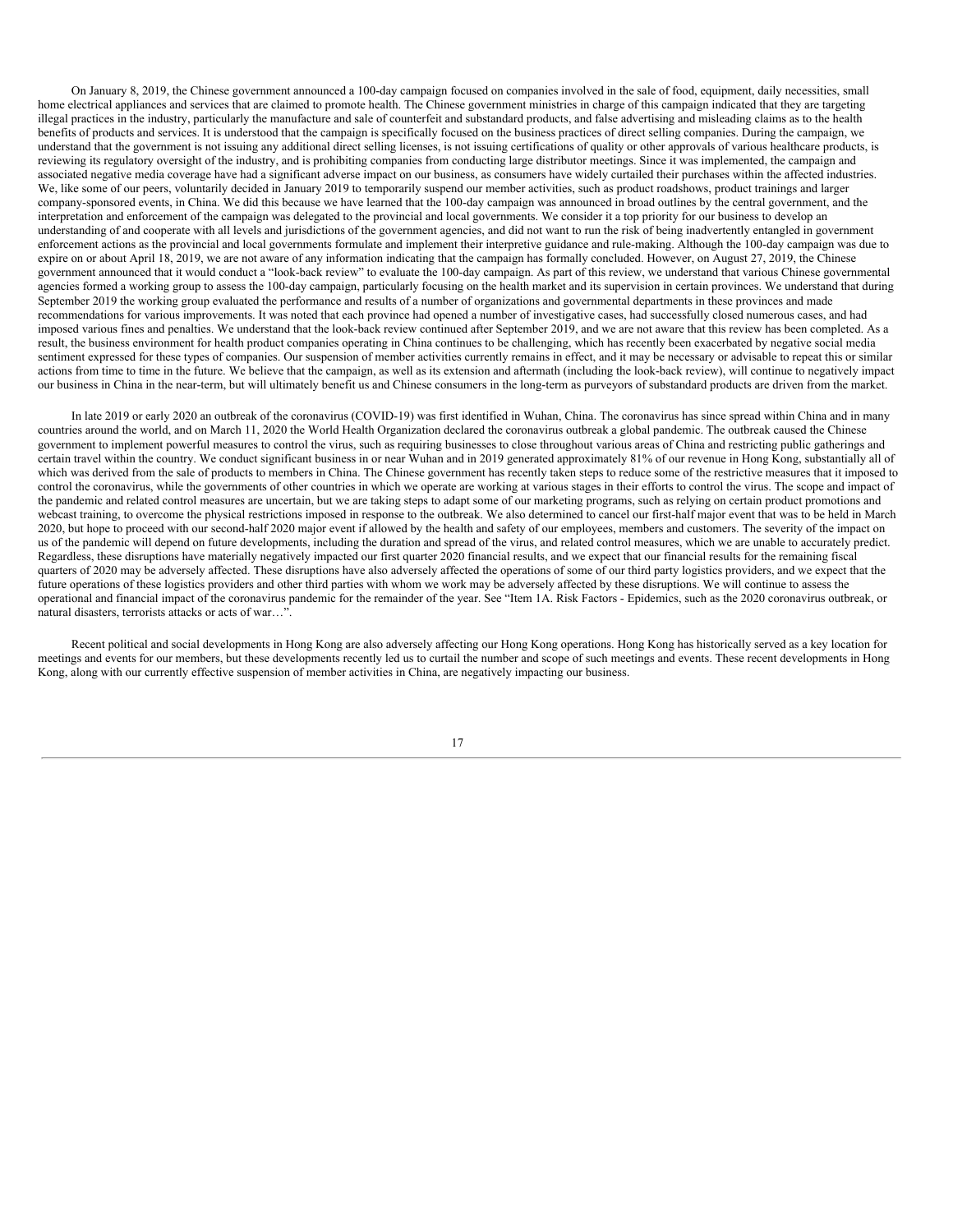To date, the recently enacted tariffs and the trade disputes between the United States and China have not materially impacted our business, although they may have negatively impacted the value of the Chinese yuan, which has in turn negatively affected our Hong Kong revenues because the prices at which our Chinese members can purchase our products have effectively increased. In the event the trade disputes between the United States and China continue or intensify, our business could be negatively impacted in the future. For more information, see "Item 1A. Risk Factors - Recently enacted tariffs, other potential changes to tariff and import/export regulations, and ongoing trade disputes between the United States and other jurisdictions, particularly China…" in our Annual Report on Form 10-K for the year ended December 31, 2019.

Our Hong Kong net sales (substantially all of which were derived from products shipped to members residing in China) for the first three months of 2020 were substantially lower than the comparable period in 2019, and it's likely that we will experience continued lower net sales on a year-over-year basis for the foreseeable future. The substantial decline in net sales during the first three months of 2020 resulted in a net loss for the three-month period ended March 31, 2020, as well as negative cash flows and a decreasing cash balance. We anticipate that our financial performance will be adversely impacted for the foreseeable future.

#### **Statement of Operations Presentation**

We mainly derive revenue from sales of products. Substantially all of our product sales are to independent members at published wholesale prices. Product sales are recognized when the products are shipped and title passes to independent members, which generally is upon our delivery to the carrier that completes delivery to the members. We estimate and accrue a reserve for product returns based on our return policies and historical experience. We bill members for shipping charges and recognize the freight revenue in net sales. We have elected to account for shipping and handling activities performed after title has passed to members as a fulfillment cost, and accrue for the costs of shipping and handling if revenue is recognized before the contractually obligated shipping and handling activities occurs. Event and training revenue is deferred and recognized as the event or training occurs.

Cost of sales consists primarily of products purchased from third-party manufacturers, freight cost for transporting products to our foreign subsidiaries and shipping products to members, import duties, packing materials, product royalties, costs of promotional materials sold to our members at or near cost, and provisions for slow moving or obsolete inventories. Cost of sales also includes purchasing costs, receiving costs, inspection costs and warehousing costs.

Member commissions are our most significant expense and are classified as an operating expense. Under our compensation plan, members are paid weekly commissions by our subsidiary in which they are enrolled, generally in their home country currency, for product purchases by their down-line member network across all geographic markets. Our China subsidiary maintains an e-commerce retail platform and does not pay commissions, although our Chinese members may participate in our compensation plan through our other subsidiaries. This "seamless" compensation plan enables a member located in one country to enroll other members located in other countries where we are authorized to conduct our business. Currently, there are basically two ways in which our members can earn income:

- through commissions paid on the accumulated bonus volume from product purchases made by their down-line members and customers; and
- through retail profits on sales of products purchased by members at wholesale prices and resold at retail prices (for purchasers in some of our smaller markets and purchasers from our China subsidiary, sales are for personal consumption only and income may not be earned through retail profits).

Each of our products is designated a specified number of bonus volume points. Commissions are based on total personal and group bonus volume points per weekly sales period. Bonus volume points are essentially a percentage of a product's wholesale price. As the member's business expands from successfully enrolling other members who in turn expand their own businesses by selling product to other members, the member receives higher commissions from purchases made by an expanding down-line network. In some of our markets, to be eligible to receive commissions, a member may be required to make nominal monthly or other periodic purchases of our products. Certain of our subsidiaries do not require these nominal purchases for a member to be eligible to receive commissions. In determining commissions, the number of levels of down-line members included within the member's commissionable group increases as the number of memberships directly below the member increases.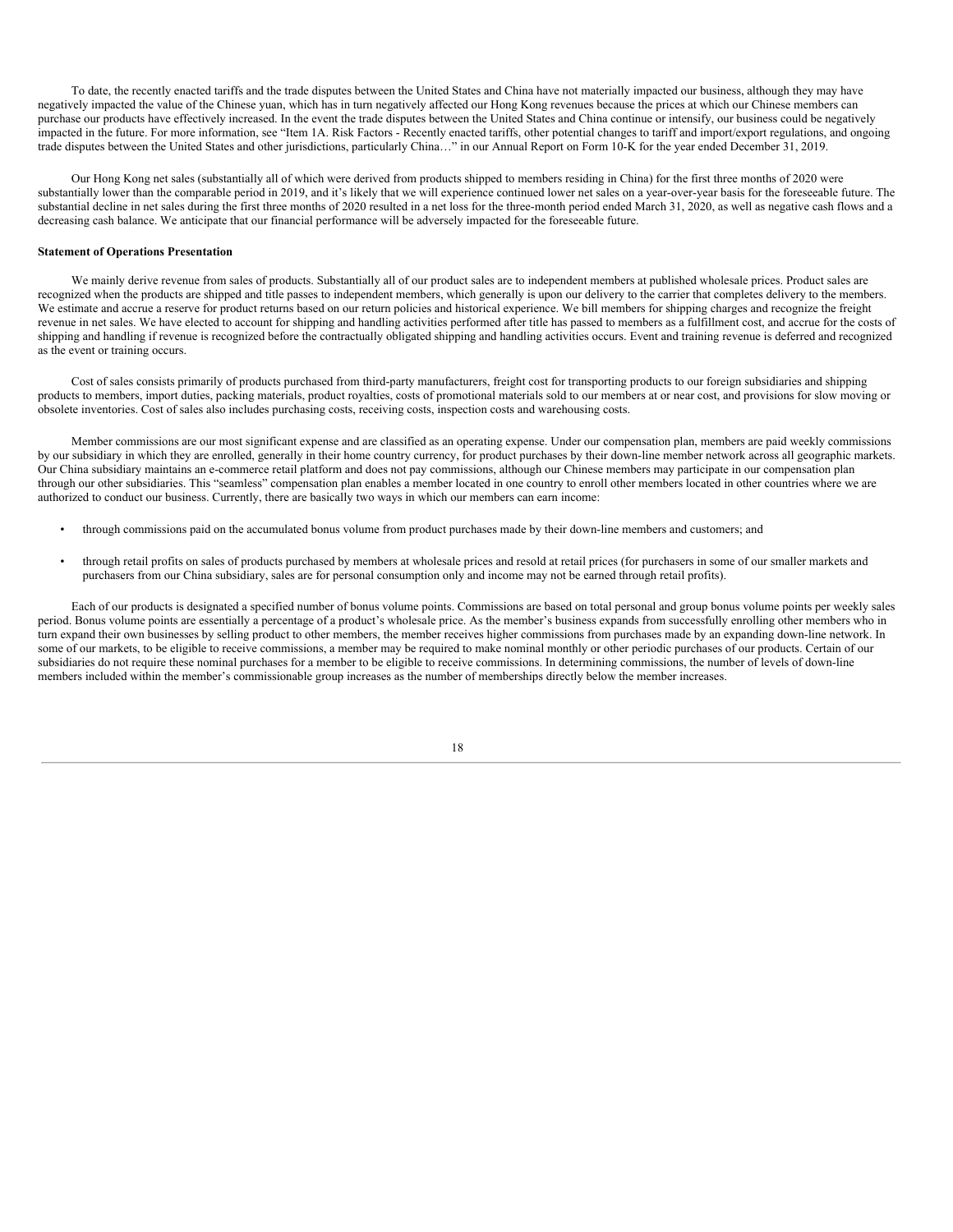Under our current compensation plan, certain of our commission payouts may be limited to a hard cap dollar amount per week or a specific percentage of total product sales. In some markets, commissions may be further limited. In some markets, we also pay certain bonuses on purchases by up to three generations of personally sponsored members, as well as bonuses on commissions earned by up to seven generations of personally sponsored members. Members can also earn additional income, trips and other prizes in specific time-limited promotions and contests we hold from time to time. Member commissions are dependent on the sales mix and, for the first three months of 2020 and 2019, represented 44% and 49%, respectively, of net sales. Occasionally, we make modifications and enhancements to our compensation plan to help motivate members, which can have an impact on member commissions. We may also enter into performance-based agreements for business or market development, which can result in additional compensation to specific members.

Selling, general and administrative expenses consist of administrative compensation and benefits, travel, credit card fees and assessments, professional fees, certain occupancy costs, and other corporate administrative expenses (including stock-based compensation). In addition, this category includes selling, marketing, and promotion expenses (including the costs of member training events and conventions that are designed to increase both product awareness and member recruitment). Because our various member conventions are not always held at the same time each year, interim period comparisons will be impacted accordingly.

The functional currency of our international subsidiaries is generally their local currency. Local currency assets and liabilities are translated at the rates of exchange on the balance sheet date, and local currency revenues and expenses are translated at average rates of exchange during the period. Equity accounts are translated at historical rates. The resulting translation adjustments are recorded directly into stockholders' equity.

Sales by our foreign subsidiaries are generally transacted in the respective local currencies and are translated into U.S. dollars using average rates of exchange for each monthly accounting period to which they relate. Most of our product purchases from third-party manufacturers are transacted in U.S. dollars. Consequently, our sales and net earnings are affected by changes in currency exchange rates, with sales and earnings generally increasing with a weakening U.S. dollar and decreasing with a strengthening U.S. dollar.

# **Results of Operations**

The following table sets forth our operating results as a percentage of net sales for the periods indicated.

|                                              | Three Months Ended March 31, |            |
|----------------------------------------------|------------------------------|------------|
|                                              | 2020                         | 2019       |
| Net sales                                    | $100.0 \%$                   | 100.0 %    |
| Cost of sales                                | 30.2                         | 27.0       |
| Gross profit                                 | 69.8                         | 73.0       |
| Operating expenses:                          |                              |            |
| Commissions expense                          | 44.2                         | 49.1       |
| Selling, general and administrative expenses | 35.3                         | 37.9       |
| Total operating expenses                     | 79.5                         | 87.0       |
| Loss from operations                         | (9.7)                        | (14.0)     |
| Other income, net                            | 0.6                          | 2.2        |
| Loss before income taxes                     | (9.1)                        | (11.8)     |
| Income tax benefit                           | (5.2)                        | (1.8)      |
| Net loss                                     | $(3.9)\%$                    | $(10.0)\%$ |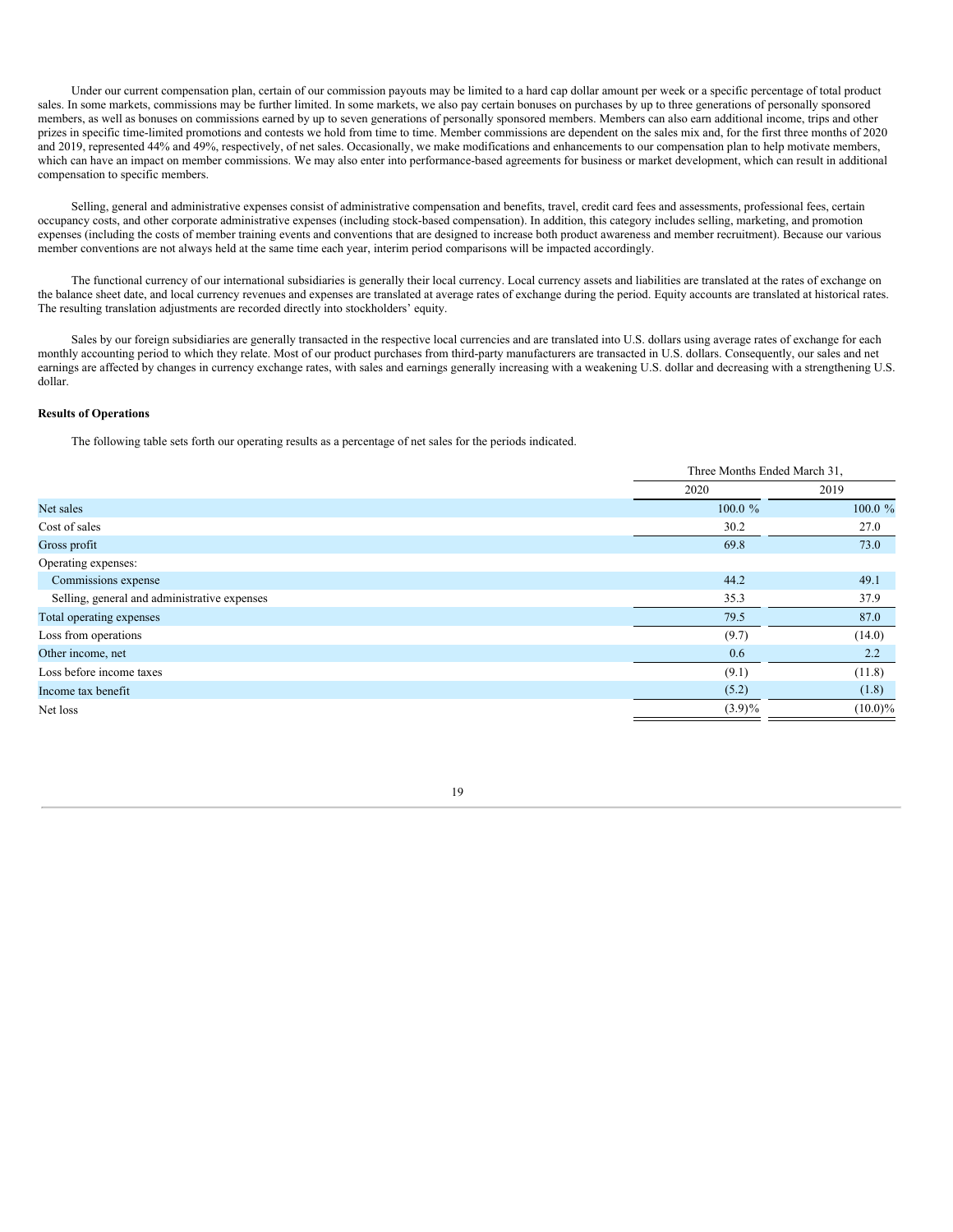## *Net Sales*

The following table sets forth revenue by market for the periods indicated (in thousands):

|                        | Three Months Ended March 31, |        |               |        |         |
|------------------------|------------------------------|--------|---------------|--------|---------|
| 2020                   |                              | 2019   |               |        |         |
| Americas <sup>1</sup>  |                              | 1,112  | $7.4 \%$ \$   | 1,515  | 7.8 %   |
| Hong Kong <sup>2</sup> |                              | 11,413 | 76.3          | 15,366 | 79.5    |
| China                  |                              | 698    | 4.7           | 1,056  | 5.5     |
| Taiwan                 |                              | 940    | 6.3           | 634    | 3.3     |
| South Korea            |                              | 127    | 0.8           | 106    | 0.5     |
| Japan                  |                              | 58     | 0.4           | 44     | 0.2     |
| Singapore              |                              | 12     | 0.1           | 12     | 0.1     |
| Malaysia               |                              | 54     | 0.4           | 34     | 0.2     |
| Russia and Kazakhstan  |                              | 242    | 1.6           | 218    | 1.1     |
| Europe                 |                              | 233    | 1.6           | 343    | 1.8     |
| India                  |                              | 59     | 0.4           | _      |         |
| Total                  |                              | 14,948 | $100.0 \%$ \$ | 19,328 | 100.0 % |

<sup>1</sup> *United States, Canada, Mexico and Peru*

<sup>2</sup> Substantially all of our Hong Kong revenues are derived from the sale of products that are delivered to members in China. See "Item 1A. Risk Factors" in this report and in *our most recent Annual Report on Form 10-K.*

Net sales were \$14.9 million for the three months ended March 31, 2020 compared with \$19.3 million for the comparable period a year ago, a decrease of \$4.4 million, or 23%. Hong Kong net sales, substantially all of which were derived from the sale of products shipped to members residing in China, decreased \$4.0 million, or 26%, over the comparable period a year ago. The decrease in our net sales primarily resulted from the impact of the coronavirus outbreak in China, and the related powerful measures implemented by the Chinese government to control the virus, including the required closure of some businesses and restrictions on public gatherings and travel. We believe that the decrease in our net sales can also be attributed to the continuing impact of China's 100-day campaign and the related look-back review, including our voluntary decision in January 2019 to temporarily suspend our member activities, such as product roadshows, product trainings and larger company-sponsored events in China. Due to both of these factors, the operating environment for our business in China remains restrictive. Outside of our Hong Kong business, net sales decreased \$427,000, or 11%, over the comparable three-month period a year ago, driven largely by a 34% decrease in our China e-commerce business, which was also impacted by the coronavirus outbreak, the 100-day campaign and our temporary suspension of activities. We also experienced net sales decreases in some of our other markets, as the coronavirus pandemic spread in a number of countries around the world.

As of March 31, 2020, deferred revenue was \$4.0 million, which primarily consisted of \$1.9 million pertaining to unshipped product orders and \$1.9 million pertaining to auto ship advances.

# *Gross Profit*

Gross profit was 69.8% of net sales for the three months ended March 31, 2020 compared with 73.0% of net sales for the three months ended March 31, 2019. The gross profit margin percentage decrease for the three month periods ended March 31, 2020 was primarily attributable to higher logistics costs and product promotions.

#### *Commissions*

Commissions were 44.2% of net sales for the three months ended March 31, 2020, compared with 49.1% of net sales for the three month period ended March 31, 2019. The decrease as a percentage of net sales for the three month period largely resulted from lower estimated costs for on-going incentive programs.

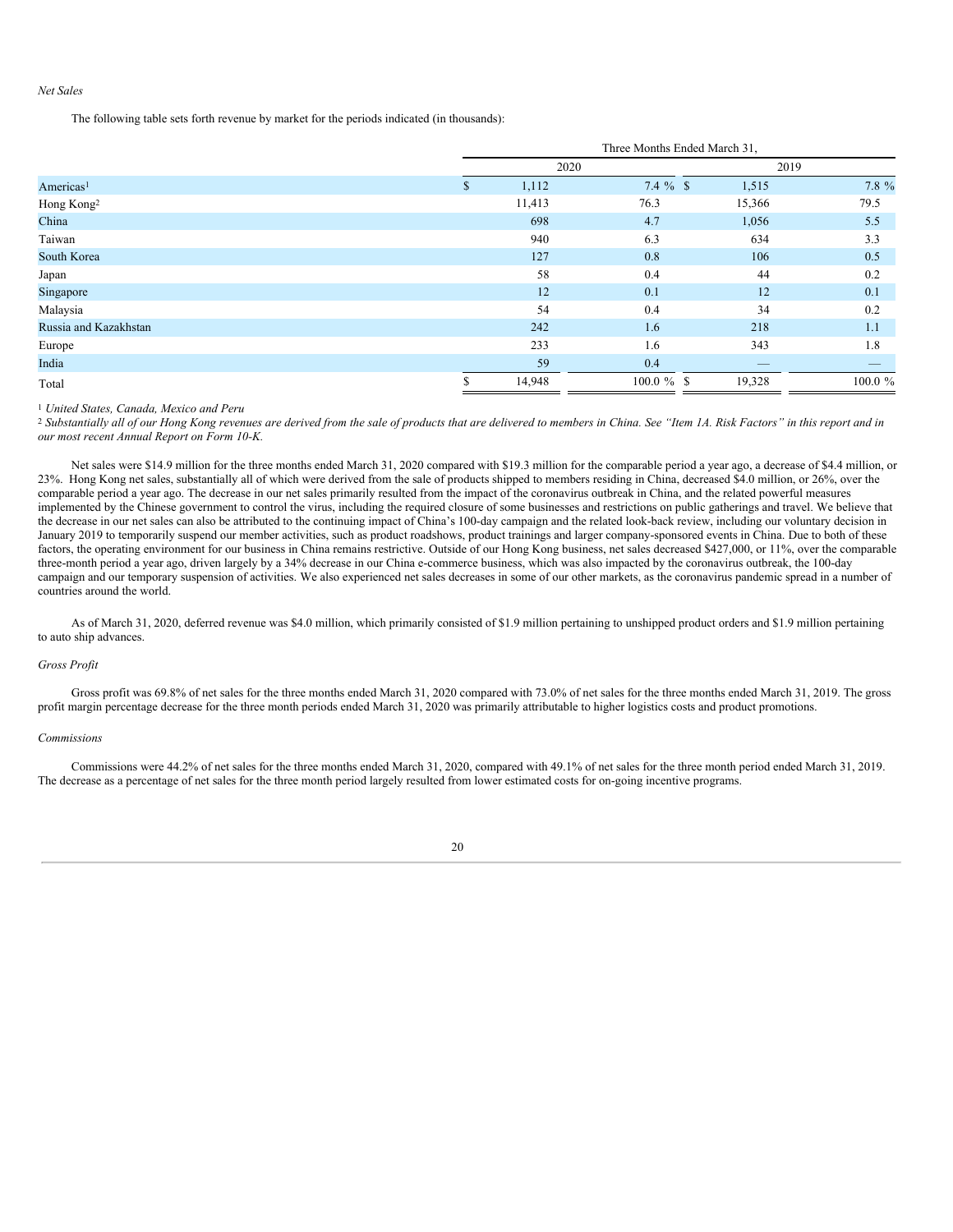#### *Selling, General and Administrative Expenses*

Selling, general and administrative expenses were \$5.3 million for the three months ended March 31, 2020 compared with \$7.3 million in the same period a year ago. The decrease in selling, general and administrative expenses during the 2020 three-month period as compared to the 2019 period is primarily due to a decrease in event costs, as we did not hold a first-half 2020 major event due to the coronavirus outbreak. Additionally, the decrease was due to lower employee-related expenses and professional fees.

#### *Income Taxes*

An income tax benefit of \$782,000 and \$354,000 was recognized during the three month periods ended March 31, 2020 and 2019, respectively. The increased tax benefit during 2020 is due primarily to the deferred tax asset adjustment necessary to reflect the net operating losses arising from the 2019 tax year, which is due to the CARES Act enacted in March 2020 (described below under "– Critical Accounting Policies and Estimates – Income Taxes") are expected to be carried back to offset taxable income in tax year 2016.

## **Liquidity and Capital Resources**

At March 31, 2020, our cash and cash equivalents totaled \$95.4 million. Total cash and cash equivalents decreased by \$642,000 from December 31, 2019 to March 31, 2020, primarily due to the dividends paid during the quarter and the net loss incurred, offset by the refund received in March 2020 in connection with the withdrawal of our Chinese direct selling license application. We consider all highly liquid investments with original maturities of three months or less, when purchased, to be cash equivalents. As of March 31, 2020, we had \$81.7 million in available-for-sale investments classified as cash equivalents. In addition, cash and cash equivalents included \$11.9 million held in banks located within China subject to foreign currency controls.

As of March 31, 2020, the ratio of current assets to current liabilities was 4.34 to 1.00 and we had \$82.9 million of working capital. Working capital as of March 31, 2020 increased \$847,000 compared to our working capital as of December 31, 2019.

Cash used in operations was \$990,000 for the first three months of 2020 compared with \$11.3 million in the comparable period of 2019. The improvement in operating cash flows resulted primarily from a smaller loss incurred during 2020 and a decrease in accrued commission payments.

Cash flows used in investing activities totaled \$12,000 and \$46,000 during the first three months of 2020 and 2019, respectively.

Cash flows used in financing activities during the first three months of 2020 and 2019 consisted solely of dividend payments totaling \$2.3 million and \$2.7 million, respectively.

Subsequent to March 31, 2020, on May 4, 2020, the Board of Directors declared a quarterly cash dividend of \$0.20 on each share of common stock outstanding. The dividend will be payable on May 29, 2020 to stockholders of record on May 19, 2020. The declaration and payment of any future dividends on shares of common stock will be at the sole discretion of the Company's Board of Directors.

On January 12, 2016, the Board of Directors authorized an increase to the Company's stock repurchase program first approved on July 28, 2015 from \$15.0 million to \$70.0 million. Repurchases are expected to be executed to the extent that the Company's earnings and cash-on-hand allow, and are made in accordance with all applicable securities laws and regulations, including Rule 10b-18 of the Exchange Act. For all or a portion of the authorized repurchase amount, the Company may enter into one or more plans that are compliant with Rule 10b5-1 of the Exchange Act that are designed to facilitate these purchases. The stock repurchase program does not require the Company to acquire a specific number of shares, and may be suspended from time to time or discontinued. As of March 31, 2020, \$21.9 million of the \$70.0 million stock repurchase program approved on July 28, 2015 and increased on January 12, 2016 remained available for future purchases, inclusive of related estimated income tax.

We believe that our existing internal liquidity, supported by cash on hand and cash flows from operations should be adequate to fund normal business operations and address our financial commitments for the foreseeable future.

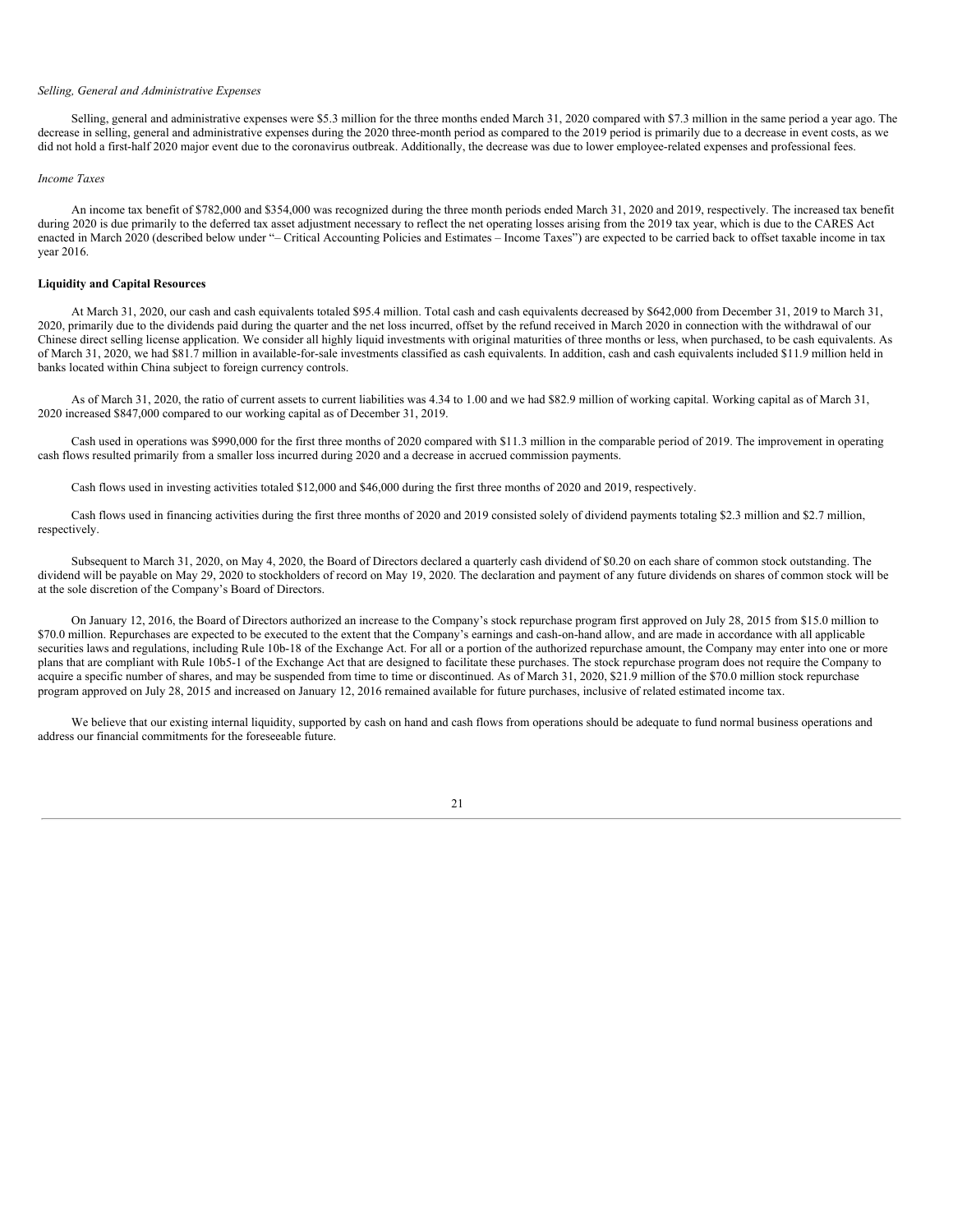We do not have any significant unused sources of liquid assets. If necessary, we may attempt to generate more funding from the capital markets, but currently we do not believe that will be necessary.

Our priority is to focus our resources on investing in our most important markets, which we consider to be Greater China and countries where our existing members may have the connections to recruit prospects and sell our products, such as Southeast Asia, India, South America and Europe. We will continue to invest in our Mainland China entity for such purposes as establishing China-based manufacturing capabilities, increasing public awareness of our brand and our products, sourcing more Chinese-made products, building a chain of service stations, opening additional Healthy Lifestyle Centers or branch offices, adding local staffing and other requirements for a China direct selling license application.

# **Critical Accounting Policies and Estimates**

A summary of our significant accounting policies is provided in Note 1 of the Notes to Consolidated Financial Statements in "Item 8. Financial Statements and Supplementary Data" of our Annual Report on Form 10-K filed with the United States Securities and Exchange Commission (SEC) on March 9, 2020. The preparation of financial statements in accordance with accounting principles generally accepted in the United States of America requires management to make estimates and assumptions that affect the reported amounts of assets and liabilities and the disclosure of contingent assets and liabilities at the date of the consolidated financial statements and the reported amounts of revenues and expenses during the reported period. The process of determining significant estimates is fact specific and takes into account historical experience and current and expected economic conditions. To the extent that there are material differences between the estimates and actual results, future results of operations will be affected.

Critical accounting policies and estimates are defined as both those that are material to the portrayal of our financial condition and results of operations and as those that require management's most subjective judgments. Management believes our critical accounting policies and estimates are those related to revenue recognition, as well as those used in the determination of liabilities related to member commissions and income taxes.

*Revenue Recognition.* All revenue is recognized when the performance obligations under a contract are satisfied. Product sales are recorded when the products are shipped and title passes to independent members. Product sales to members are made pursuant to a member agreement that provides for transfer of both title and risk of loss upon our delivery to the carrier that completes delivery to the members, which is commonly referred to as "F.O.B. Shipping Point." We primarily receive payment by credit card at the time members place orders. Our sales arrangements do not contain right of inspection or customer acceptance provisions other than general rights of return. Amounts received for unshipped product are recorded as deferred revenue. Such amounts totaled \$1.9 million and \$2.4 million at March 31, 2020 and December 31, 2019, respectively. Shipping charges billed to members are included in net sales. Costs associated with shipments are included in cost of sales. Event and training revenue is deferred and recognized as the event or training occurs.

Additionally, deferred revenue includes advances for auto ship orders. In certain markets, when a member's cumulative commission income reaches a certain threshold, a percentage of the member's weekly commission is held back as an advance and applied to an auto ship order once the accumulated amount of the advances is sufficient to pay for the pre-selected auto ship package of the member. Such advances were \$1.9 million and \$2.0 million at March 31, 2020 and December 31, 2019, respectively.

*Commissions*. Independent members earn commissions based on total personal and group bonus volume points per weekly sales period. Each of our products are designated a specified number of bonus volume points, which is essentially a percentage of the product's wholesale price. We accrue commissions when earned and as the related revenue is recognized and pay commissions on product sales generally two weeks following the end of the weekly sales period.

Independent members may also earn incentives based on meeting certain qualifications during a designated incentive period, which may range from several weeks to up to a year. For each individual incentive, we estimate the total number of qualifiers as well as the expected per qualifier cost and accrue all costs associated with incentives throughout the qualification period. We regularly review and update, if necessary, the estimates of both qualifiers and cost as more information is obtained during the qualification period. Any resulting change in total cost is recognized over the remaining qualification period. Long-term promotions and incentives (lasting up to one year) can, in particular, result in uncertain ultimate cost. Accrued commissions, including the estimated cost of our international recognition incentive program and other supplemental programs, totaled \$2.3 million and \$2.9 million at March 31, 2020 and December 31, 2019, respectively.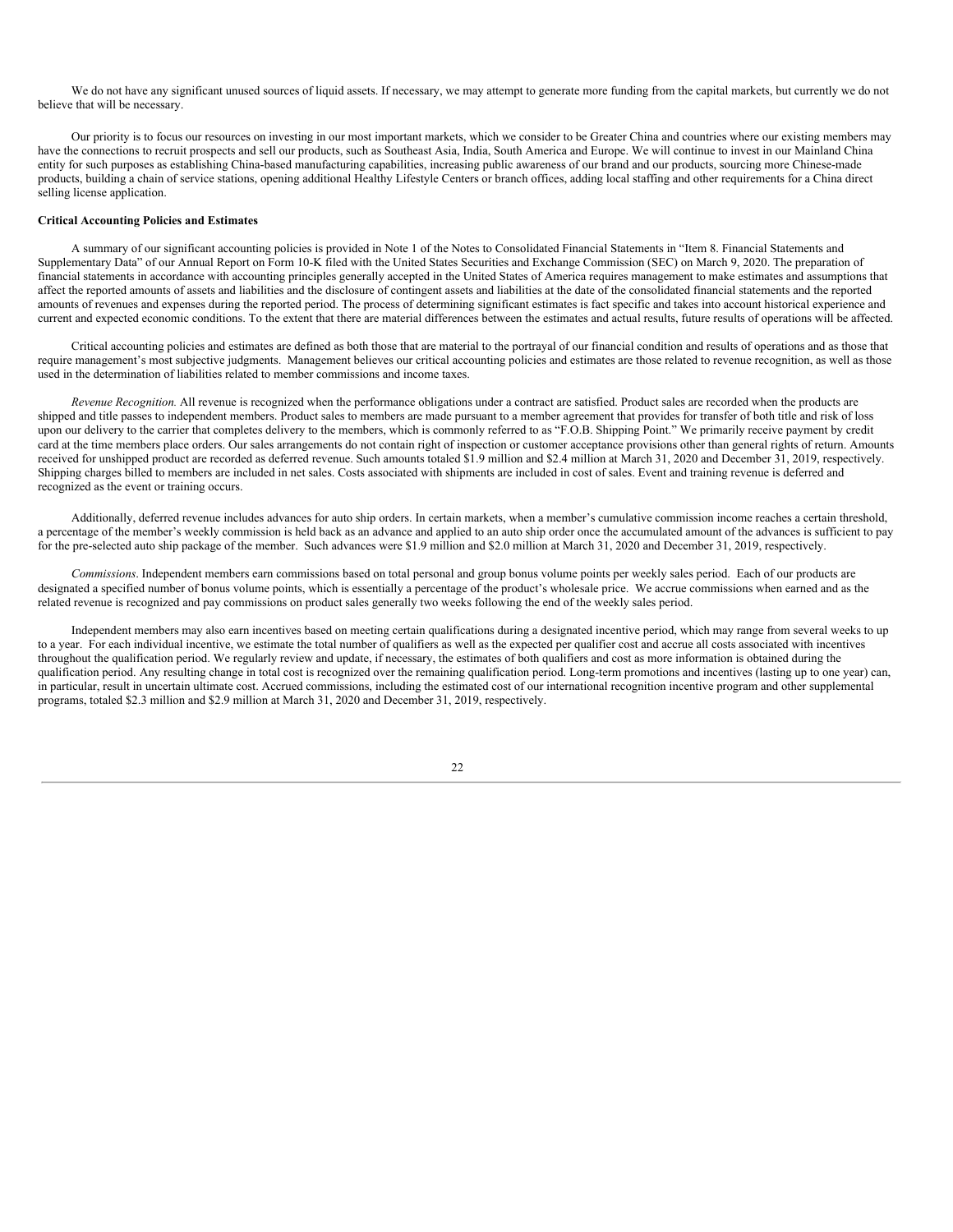*Income Taxes*. Deferred income taxes are recognized for differences between the financial reporting and tax bases of assets and liabilities at enacted statutory rates for the years in which the temporary differences are expected to be recovered or settled. We evaluate the probability of realizing the future benefits of any of our deferred tax assets and record a valuation allowance when we believe a portion or all of our deferred tax assets may not be realized. Deferred tax expense or benefit is a result of changes in deferred tax assets and liabilities. Based on the technical merits of our tax position, tax benefits may be recognized if we determine it is more likely than not that our position will be sustained on examination by tax authorities. The complex nature of these estimates requires us to anticipate the likely application of tax law and make judgments on the largest benefit that has a greater than fifty percent likelihood of being realized prior to the completion and filing of tax returns for such periods. As of March 31, 2020, we do not have a valuation allowance against our U.S. deferred tax assets. We maintain a valuation allowance in certain foreign jurisdictions with an overall tax loss. The valuation allowance will be reduced at such time as management believes it is more likely than not that the deferred tax assets will be realized. Any reductions in the valuation allowance will reduce future income tax provision.

Provision for income taxes depends on the statutory tax rates in each of the jurisdictions in which we operate. As a result of capital return activities, we determined that a portion of our current undistributed foreign earnings are no longer deemed reinvested indefinitely by our non-U.S. subsidiaries. The Tax Act, enacted on December 22, 2017 by the U.S. government, required a one-time repatriation tax on certain un-repatriated earnings of foreign subsidiaries at a rate of 15.5% tax on post-1986 foreign earnings held in cash and an 8% rate on all other post-1986 earnings. Due to the adoption of a territorial tax regime, any foreign source portion of a qualified dividend received by a 10% U.S. corporate shareholder is exempt from U.S. federal tax, therefore resulting in any future repatriation having a minimal effect on our effective tax rate. For state income tax purposes, we will continue to periodically reassess the needs of our foreign subsidiaries and update our indefinite reinvestment assertion as necessary. To the extent that additional foreign earnings are not deemed permanently reinvested, we expect to recognize additional income tax provision at the applicable U.S. state corporate tax rate(s). As of March 31, 2020, we have not recorded a state deferred tax liability for earnings to be repatriated in the future because all earnings as of March 31, 2020 have already been repatriated. All undistributed earnings in excess of 50% of current earnings on an annual basis are intended to be reinvested indefinitely as of March 31, 2020.

The U.S. Coronavirus Aid, Relief, and Economic Security ("CARES") Act was enacted on March 27, 2020. The CARES Act was enacted to provide tax relief to companies impacted by the COVID-19 pandemic. In addition to other broad changes, the CARES Act allows for a 5-year carryback period for net operating losses arising in tax years beginning after 2017 and before 2021, effectively taking advantage of differences in tax rate as a result of enactment of the Tax Act. We booked a tax benefit in the quarter ended March 31, 2020 due to the net operating loss generated in the taxable year ended December 31, 2019.

We estimate what our effective tax rate will be for the full fiscal year at each interim reporting period and record a quarterly tax provision based on that estimated effective tax rate. Throughout the year that estimated rate may change based on variations in our business, changes in our corporate structure, changes in the geographic mix and amount of income, applicable tax laws and regulations, communications with tax authorities, as well as our estimated and actual level of annual pre-tax income. We adjust our income tax provision in the reporting period in which the change in our estimated rate occurs so that the year-to-date provision is consistent with the anticipated annual tax rate. The Company's effective tax rate projected for the year ending December 31, 2020 differs from the year ended December 31, 2019 primarily as a result of the CARES Act.

# <span id="page-27-0"></span>**Item 3. QUANTITATIVE AND QUALITATIVE DISCLOSURES ABOUT MARKET RISK**

<span id="page-27-1"></span>Not applicable under smaller reporting company disclosure rules.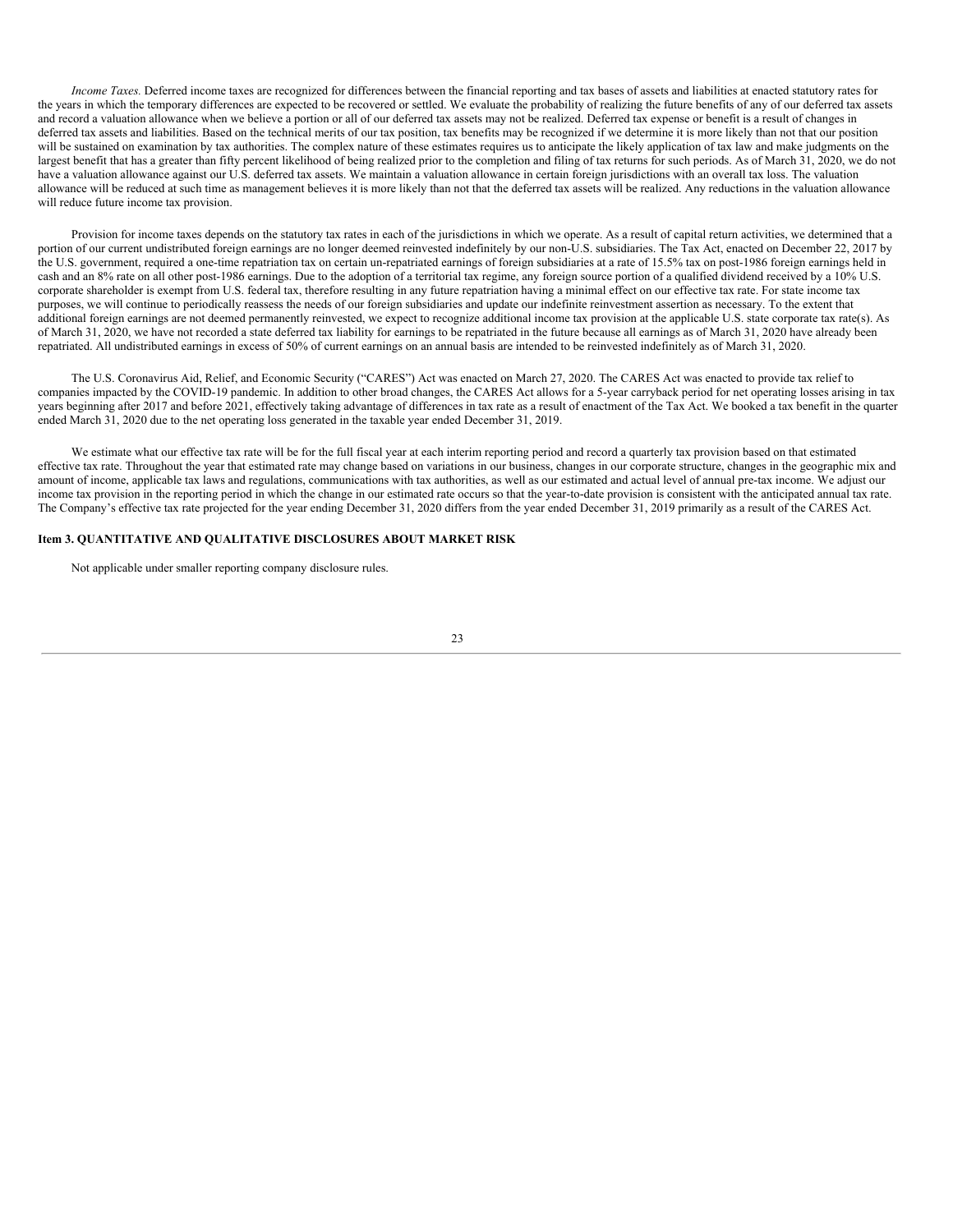#### **Item 4. CONTROLS AND PROCEDURES**

## **Disclosure Controls and Procedures**

Management, with the participation of the Company's principal executive officer and principal financial officer, evaluated the effectiveness of the design and operation of the Company's disclosure controls and procedures (as defined in Rule 13a-15(e) of the Securities Exchange Act of 1934, as amended (the "Exchange Act")) as of March 31, 2020. The Company's disclosure controls and procedures are designed to ensure that information required to be disclosed by the Company in the reports that it files or submits under the Exchange Act is recorded, processed, summarized and reported within the time periods specified in the Securities and Exchange Commission rules and forms, and that such information is accumulated and communicated to management, including the Company's principal executive officer and principal financial officer, as appropriate, to allow timely decisions regarding required disclosure. Based on this evaluation, the principal executive officer and principal financial officer concluded that our disclosure controls and procedures were effective as of March 31, 2020.

# **Changes in Internal Control over Financial Reporting**

<span id="page-28-0"></span>There were no changes in internal control over financial reporting that occurred during the fiscal quarter ended March 31, 2020 that have materially affected, or are reasonably likely to materially affect, internal control over financial reporting.

|   | I |
|---|---|
| I |   |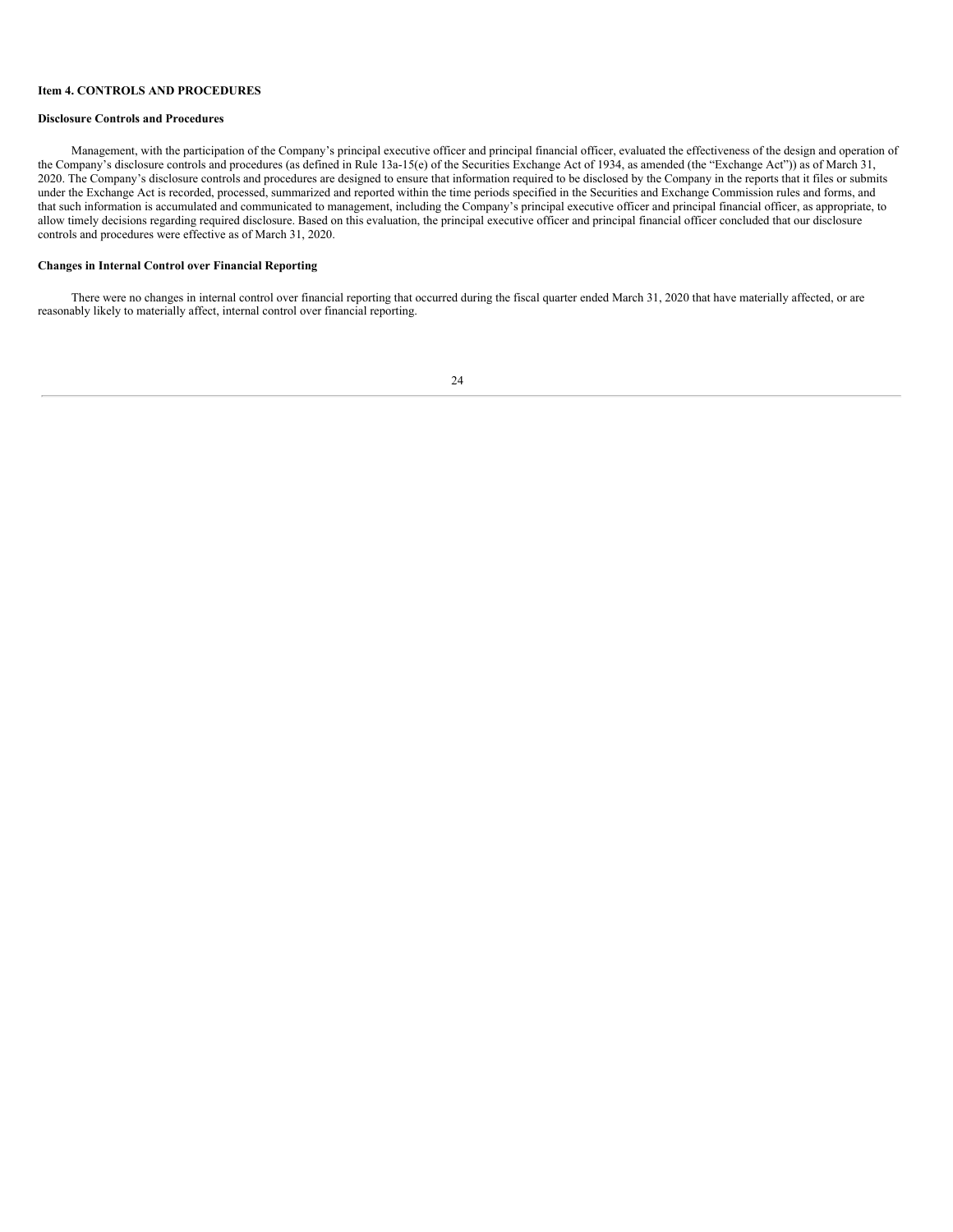## **PART II — OTHER INFORMATION**

# <span id="page-29-0"></span>**Item 1. LEGAL PROCEEDINGS**

On January 8, 2019, the Company and its two executive officers were named in a putative securities class action filed in the United States District Court for the Central District of California, captioned *Kauffman v. Natural Health Trends Corp.*, Case No. 2:19-cv-00163. On May 3, 2019, the court issued an order appointing Xia Yang as lead plaintiff and appointing The Rosen Law Firm, P.A. as lead counsel. On June 3, 2019, lead plaintiff filed an amended complaint. On January 17, 2020, after briefing and oral argument on the Company's motion to dismiss, the court issued an order dismissing the entire action with prejudice and ordering that judgment be entered for defendants. On February 14, 2020, plaintiff filed a notice of appeal to the Ninth Circuit Court of Appeals. On April 9, 2020, plaintiff filed a stipulated motion for voluntary dismissal of her appeal, concluding this matter.

# <span id="page-29-1"></span>**Item 1A. RISK FACTORS**

Our operations and financial results are subject to various risks and uncertainties, including those described in Part I, Item 1A, "Risk Factors" in our Annual Report on Form 10-K for the year ended December 31, 2019, which could adversely affect our business, financial condition, results of operations, cash flows, and the trading price of our common stock. There have been no material changes to our risk factors since our Annual Report on Form 10-K for the year ended December 31, 2019.

# <span id="page-29-2"></span>**Item 2. UNREGISTERED SALES OF EQUITY SECURITIES AND USE OF PROCEEDS**

None.

# <span id="page-29-3"></span>**Item 3. DEFAULTS UPON SENIOR SECURITIES**

None.

# <span id="page-29-4"></span>**Item 4. MINE SAFETY DISCLOSURES**

Not applicable.

# <span id="page-29-5"></span>**Item 5. OTHER INFORMATION**

None.

# <span id="page-29-6"></span>**Item 6. EXHIBITS**

<span id="page-29-7"></span>

| Exhibit<br>Number     | <b>Exhibit Description</b>                                                                                                                                                                 |
|-----------------------|--------------------------------------------------------------------------------------------------------------------------------------------------------------------------------------------|
|                       |                                                                                                                                                                                            |
| 31.1                  | Certification of Principal Executive Officer pursuant to Exchange Act Rules 13a-14(a) and 15d-14(a), as adopted pursuant to Section 302 of the<br>Sarbanes-Oxley Act of 2002.              |
| 31.2                  | Certification of Principal Financial Officer pursuant to Exchange Act Rules 13a-14(a) and 15d-14(a), as adopted pursuant to Section 302 of the<br>Sarbanes-Oxley Act of 2002.              |
| 32.1                  | Certifications of Principal Executive Officer and Principal Financial Officer pursuant to 18 U.S.C. Section 1350, as adopted pursuant to Section<br>906 of the Sarbanes-Oxley Act of 2002. |
| 101.INS               | Instance Document - the instance document does not appear in the Interactive Data File because its XBRL tags are embedded within the Inline<br>XBRL document                               |
| <i>101.SCH</i>        | XBRL Taxonomy Extension Schema                                                                                                                                                             |
| <i>101.CAL</i>        | XBRL Taxonomy Extension Calculation                                                                                                                                                        |
| <i><b>101.DEF</b></i> | XBRL Taxonomy Extension Definition                                                                                                                                                         |
| 101.LAB               | XBRL Taxonomy Extension Labels                                                                                                                                                             |
| 101.PRE               | XBRL Taxonomy Extension Presentation                                                                                                                                                       |

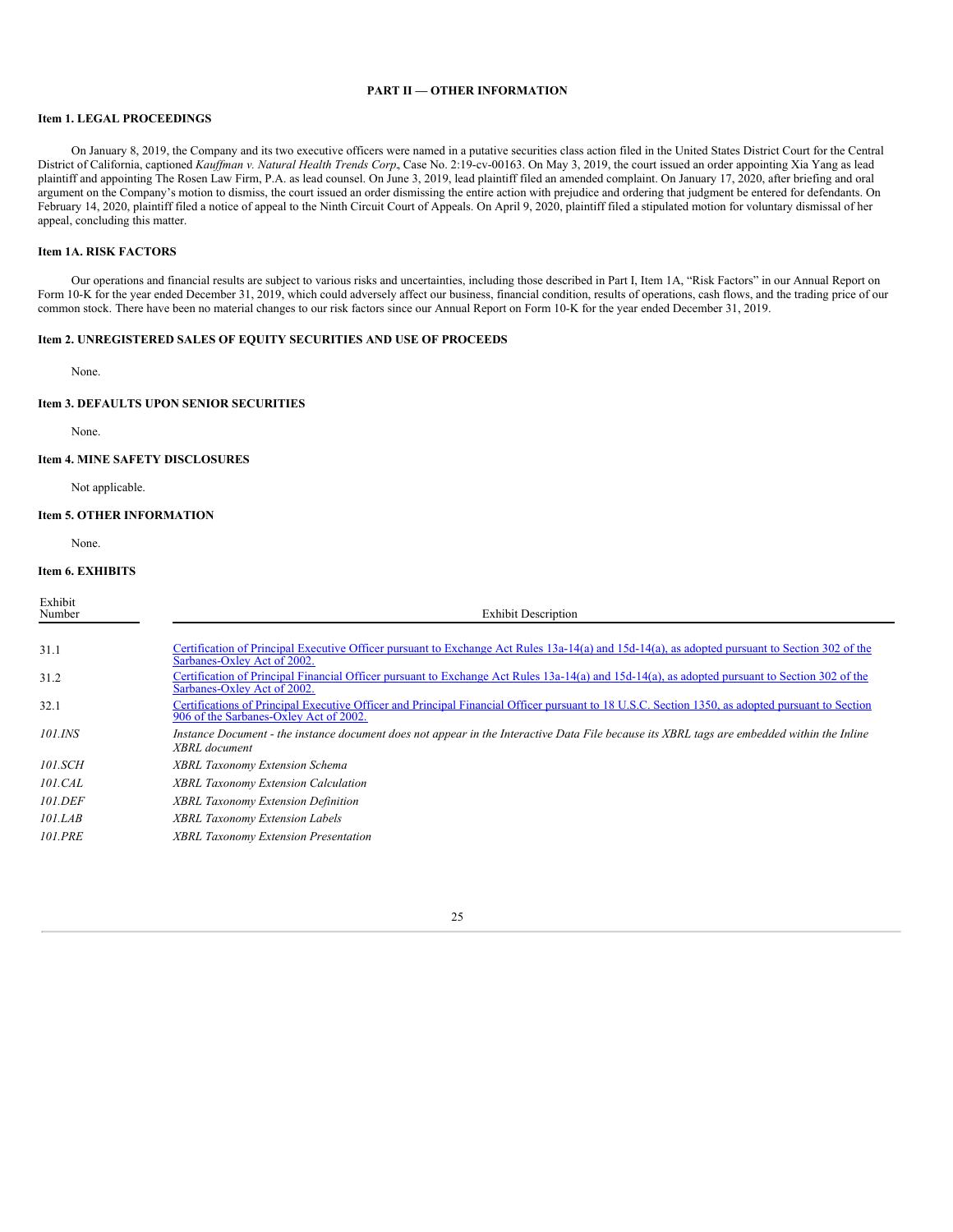# **SIGNATURES**

Pursuant to the requirements of the Securities Exchange Act of 1934, the registrant has duly caused this report to be signed on its behalf by the undersigned thereunto duly authorized.

NATURAL HEALTH TRENDS CORP.

Date: May 6, 2020 /s/ Timothy S. Davidson Timothy S. Davidson Senior Vice President and Chief Financial Officer (Principal Financial Officer)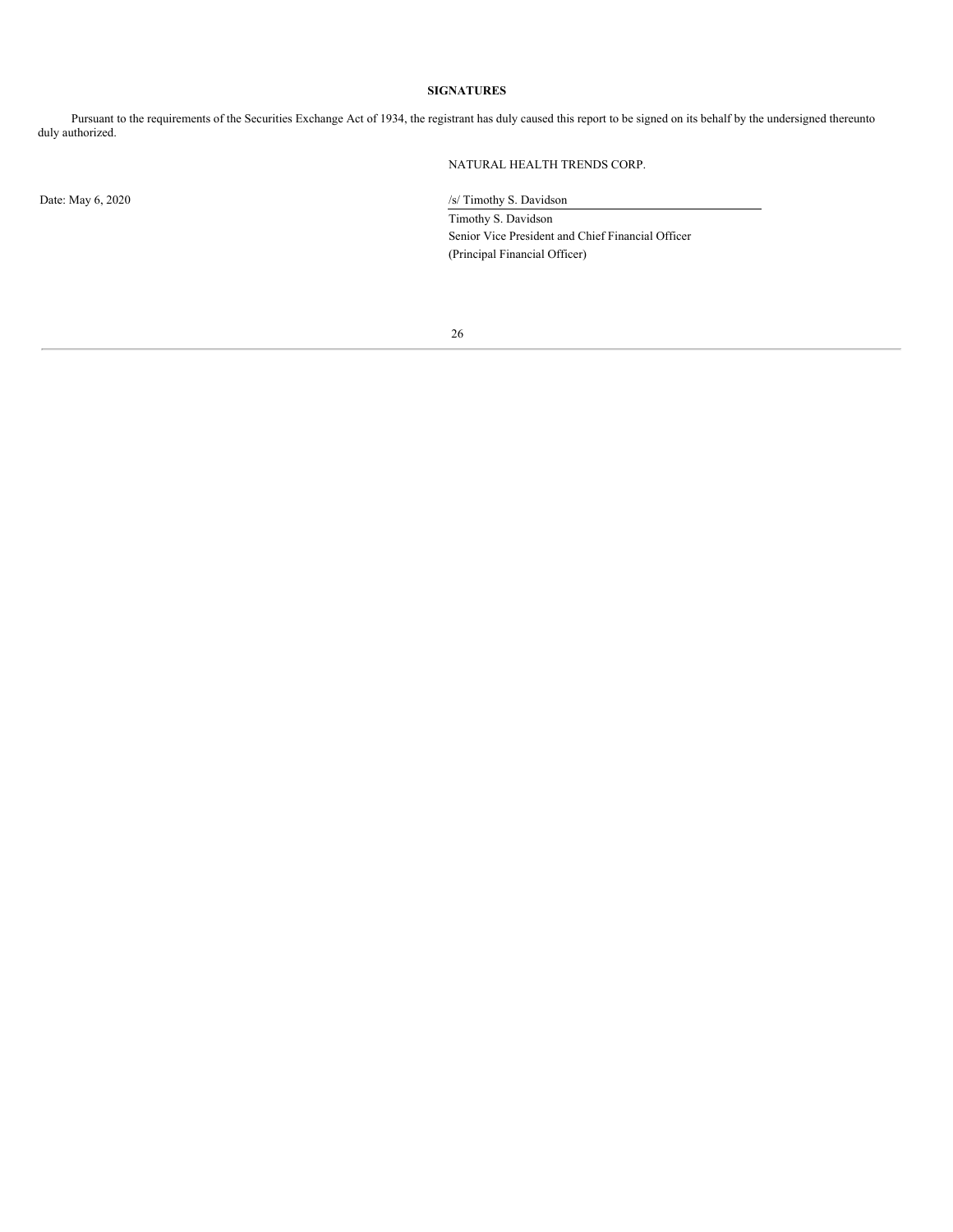**EXHIBIT INDEX**

 $\overline{\phantom{0}}$ 

| Exhibit<br>Number     | <b>Exhibit Description</b>                                                                                                                                                                 |
|-----------------------|--------------------------------------------------------------------------------------------------------------------------------------------------------------------------------------------|
|                       |                                                                                                                                                                                            |
| 31.1                  | Certification of Principal Executive Officer pursuant to Exchange Act Rules 13a-14(a) and 15d-14(a), as adopted pursuant to Section 302 of the<br>Sarbanes-Oxley Act of 2002.              |
| 31.2                  | Certification of Principal Financial Officer pursuant to Exchange Act Rules 13a-14(a) and 15d-14(a), as adopted pursuant to Section 302 of the<br>Sarbanes-Oxley Act of 2002.              |
| 32.1                  | Certifications of Principal Executive Officer and Principal Financial Officer pursuant to 18 U.S.C. Section 1350, as adopted pursuant to Section<br>906 of the Sarbanes-Oxley Act of 2002. |
| <i>101.INS</i>        | Instance Document - the instance document does not appear in the Interactive Data File because its XBRL tags are embedded within the Inline<br>XBRL document                               |
| <i>101.SCH</i>        | XBRL Taxonomy Extension Schema                                                                                                                                                             |
| 101.CAL               | <b>XBRL Taxonomy Extension Calculation</b>                                                                                                                                                 |
| <i><b>101.DEF</b></i> | XBRL Taxonomy Extension Definition                                                                                                                                                         |
| 101.LAB               | XBRL Taxonomy Extension Labels                                                                                                                                                             |
| <b>101.PRE</b>        | XBRL Taxonomy Extension Presentation                                                                                                                                                       |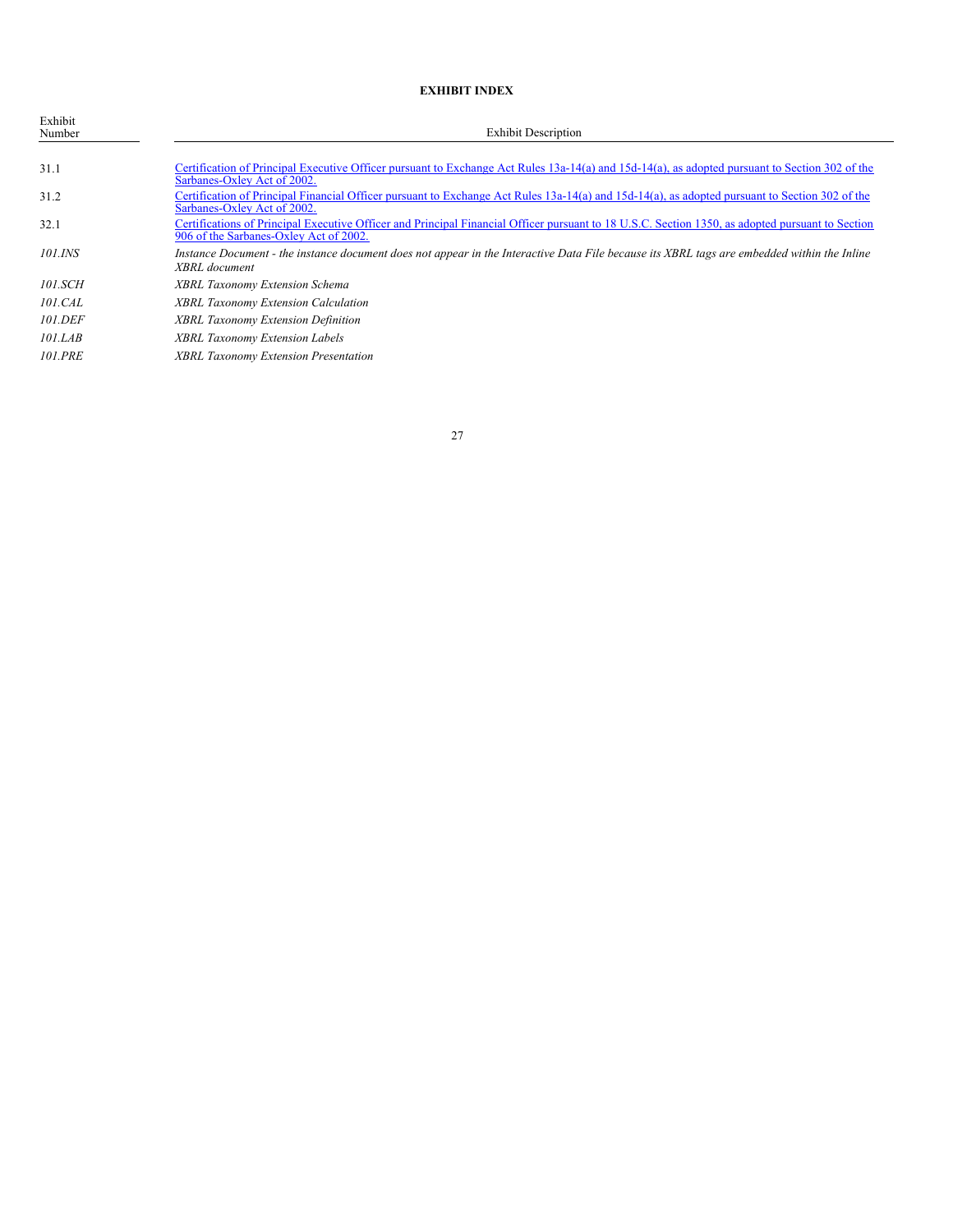#### **CERTIFICATION**

<span id="page-32-0"></span>I, Chris T. Sharng, certify that:

1. I have reviewed this Quarterly Report on Form 10-Q of Natural Health Trends Corp.;

2. Based on my knowledge, this report does not contain any untrue statement of a material fact or omit to state a material fact necessary to make the statements made, in light of the circumstances under which such statements were made, not misleading with respect to the period covered by this report;

3. Based on my knowledge, the financial statements, and other financial information included in this report, fairly present in all material respects the financial condition, results of operations and cash flows of the registrant as of, and for, the periods presented in this report;

4. The registrant's other certifying officer(s) and I are responsible for establishing and maintaining disclosure controls and procedures (as defined in Exchange Act Rules 13a-15(e) and 15d-15(e)) and internal control over financial reporting (as defined in Exchange Act Rules 13a-15(f) and 15d-15(f)) for the registrant and have:

a) Designed such disclosure controls and procedures, or caused such disclosure controls and procedures to be designed under our supervision, to ensure that material information relating to the registrant, including its consolidated subsidiaries, is made known to us by others within those entities, particularly during the period in which this report is being prepared;

b) Designed such internal control over financial reporting, or caused such internal control over financial reporting to be designed under our supervision, to provide reasonable assurance regarding the reliability of financial reporting and the preparation of financial statements for external purposes in accordance with generally accepted accounting principles;

c) Evaluated the effectiveness of the registrant's disclosure controls and procedures and presented in this report our conclusions about the effectiveness of the disclosure controls and procedures, as of the end of the period covered by this report based on such evaluation; and

d) Disclosed in this report any change in the registrant's internal control over financial reporting that occurred during the registrant's most recent fiscal quarter (the registrant's fourth fiscal quarter in the case of an annual report) that has materially affected, or is reasonably likely to materially affect, the registrant's internal control over financial reporting; and

5. The registrant's other certifying officer(s) and I have disclosed, based on our most recent evaluation of internal control over financial reporting, to the registrant's auditors and the audit committee of the registrant's board of directors (or persons performing the equivalent functions):

a) All significant deficiencies and material weaknesses in the design or operation of internal control over financial reporting which are reasonably likely to adversely affect the registrant's ability to record, process, summarize and report financial information; and

b) Any fraud, whether or not material, that involves management or other employees who have a significant role in the registrant's internal control over financial reporting.

Date: May 6, 2020 /s/ Chris T. Sharng

Chris T. Sharng President (Principal Executive Officer)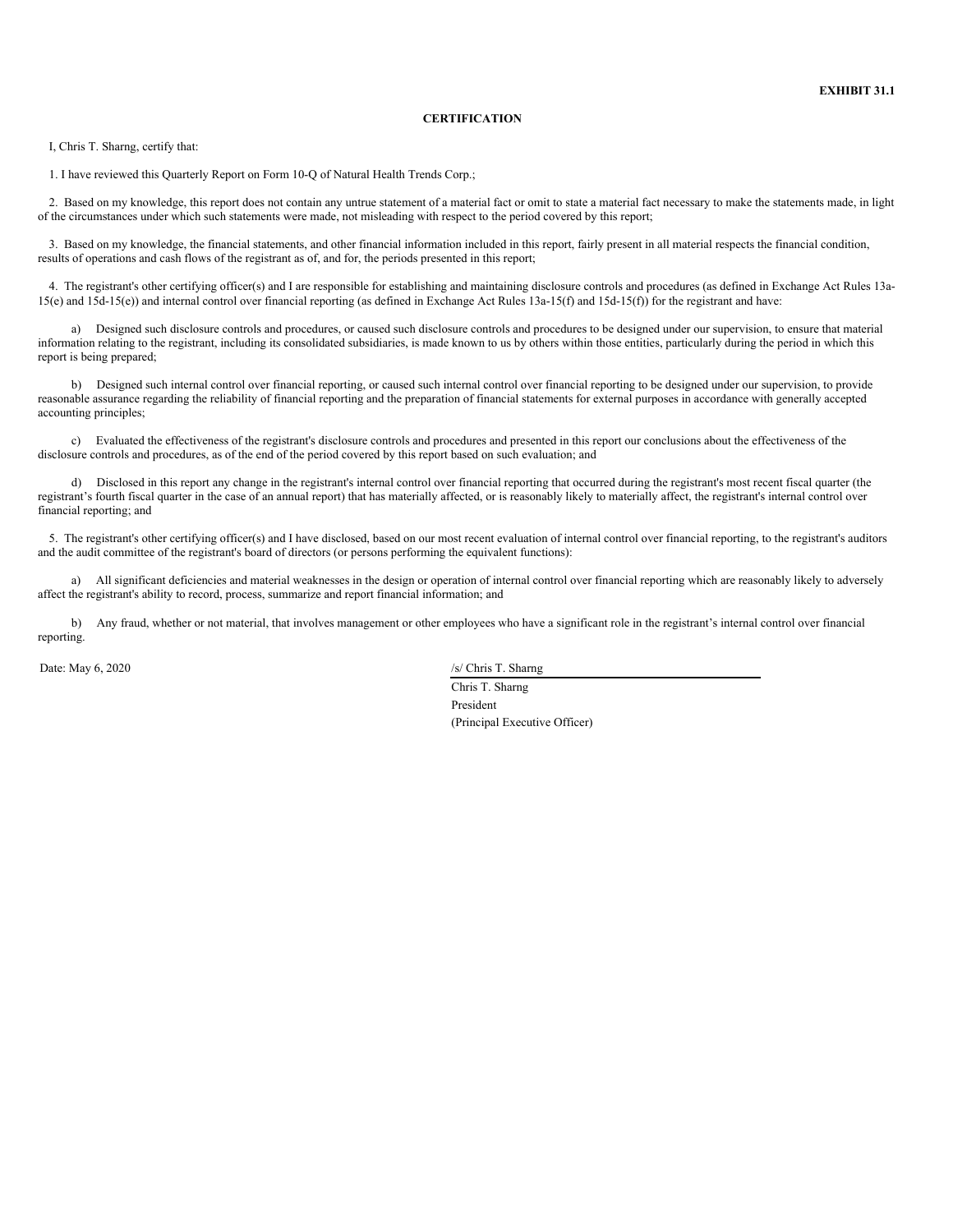#### **CERTIFICATION**

<span id="page-33-0"></span>I, Timothy S. Davidson, certify that:

1. I have reviewed this Quarterly Report on Form 10-Q of Natural Health Trends Corp.;

2. Based on my knowledge, this report does not contain any untrue statement of a material fact or omit to state a material fact necessary to make the statements made, in light of the circumstances under which such statements were made, not misleading with respect to the period covered by this report;

3. Based on my knowledge, the financial statements, and other financial information included in this report, fairly present in all material respects the financial condition, results of operations and cash flows of the registrant as of, and for, the periods presented in this report;

4. The registrant's other certifying officer(s) and I are responsible for establishing and maintaining disclosure controls and procedures (as defined in Exchange Act Rules 13a-15(e) and 15d-15(e)) and internal control over financial reporting (as defined in Exchange Act Rules 13a-15(f) and 15d-15(f)) for the registrant and have:

a) Designed such disclosure controls and procedures, or caused such disclosure controls and procedures to be designed under our supervision, to ensure that material information relating to the registrant, including its consolidated subsidiaries, is made known to us by others within those entities, particularly during the period in which this report is being prepared;

b) Designed such internal control over financial reporting, or caused such internal control over financial reporting to be designed under our supervision, to provide reasonable assurance regarding the reliability of financial reporting and the preparation of financial statements for external purposes in accordance with generally accepted accounting principles;

c) Evaluated the effectiveness of the registrant's disclosure controls and procedures and presented in this report our conclusions about the effectiveness of the disclosure controls and procedures, as of the end of the period covered by this report based on such evaluation; and

d) Disclosed in this report any change in the registrant's internal control over financial reporting that occurred during the registrant's most recent fiscal quarter (the registrant's fourth fiscal quarter in the case of an annual report) that has materially affected, or is reasonably likely to materially affect, the registrant's internal control over financial reporting; and

5. The registrant's other certifying officer(s) and I have disclosed, based on our most recent evaluation of internal control over financial reporting, to the registrant's auditors and the audit committee of the registrant's board of directors (or persons performing the equivalent functions):

a) All significant deficiencies and material weaknesses in the design or operation of internal control over financial reporting which are reasonably likely to adversely affect the registrant's ability to record, process, summarize and report financial information; and

b) Any fraud, whether or not material, that involves management or other employees who have a significant role in the registrant's internal control over financial reporting.

Date: May 6, 2020 /s/ Timothy S. Davidson Timothy S. Davidson Senior Vice President and Chief Financial Officer (Principal Financial Officer)